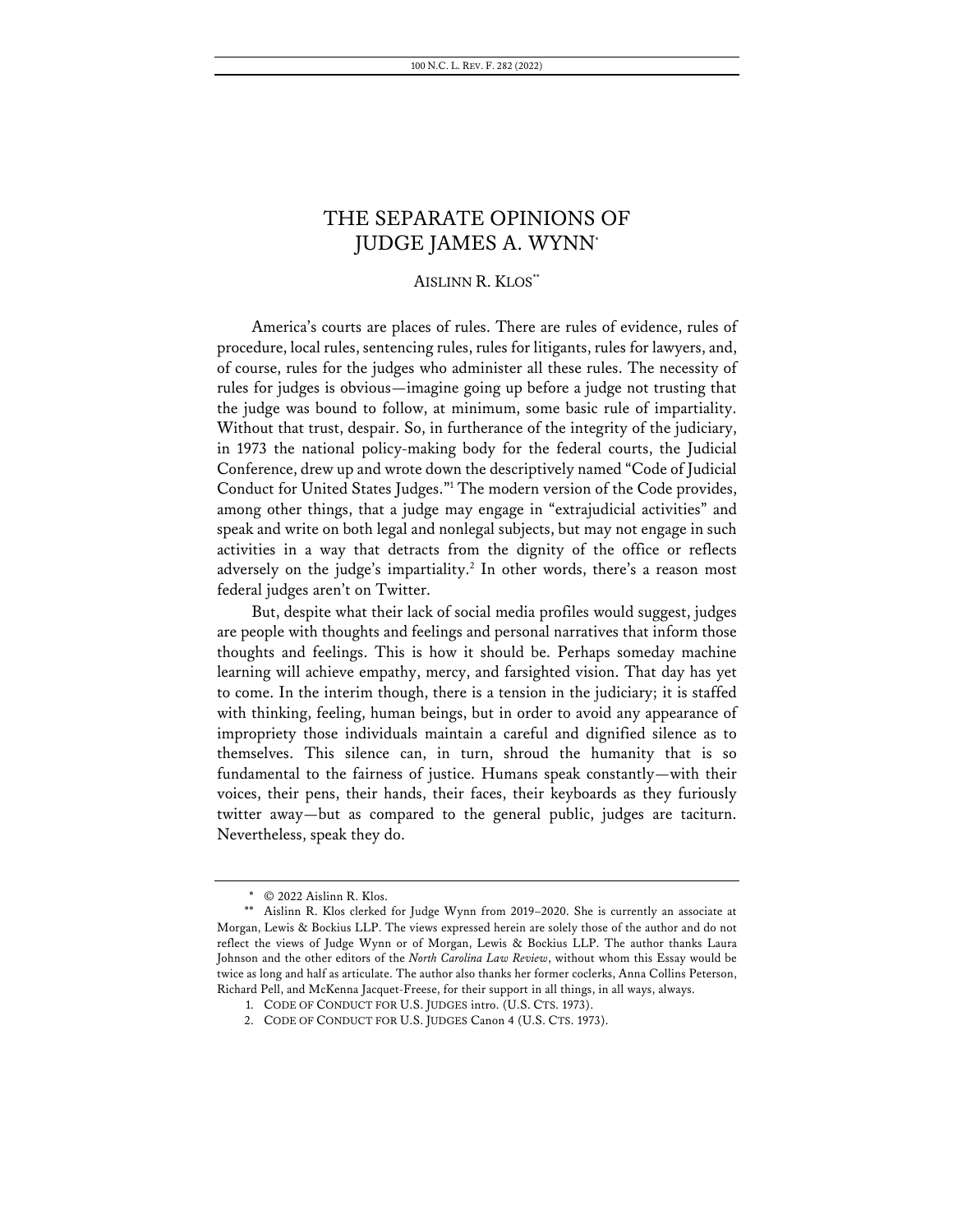Judges speak, not in the brief unformed bursts characteristic of the twentyfirst century, but through articles, books, and, chiefly, formal court opinions.<sup>3</sup> Of these media, the articles and books are optional, both for a judge to write and for an attorney to read, but the formal court opinions are mandatory writing them is part of a judge's job, and attorneys are a captive audience. When it comes to how a judge speaks through a formal opinion, sometimes judges speak behind a per curiam veil, sometimes they speak on behalf of their colleagues, sometimes their colleagues speak on their behalf, and, sometimes, they speak alone. That last category, the category of speaking alone in so-called "separate opinions," illuminates a judge's philosophy and voice to a greater degree than any other form of opinion writing because, in these separate opinions, the judge's thoughts are less obscured by the thoughts of others. Furthermore, because separate opinions are generally ones which none of a judge's fellows have subscribed to, they are the place to look for the minority views that differentiate one judge from all the others.

This brings me to Judge Wynn, the central figure of this essay collection. I had the honor of clerking for Judge Wynn during the 2019–2020 term of the Fourth Circuit Court of Appeals. From that experience, I would characterize him as gregarious, kind, and *curious*. Having been a judge for over thirty years, Judge Wynn has written many, many opinions. But as many opinions as he has written, he has read even more opinions—an unfathomable number, I am sure. And so, I am not surprised that, having read so many opinions and having spent so many years listening to litigants tell all sides of every story, he wrote in his 2021 Madison Lecture that judicial activism—the boogeyman of court politics—was the failure to consider other views.4 I understand that Madison Lecture as an expression of a judicial philosophy that turns on collecting and considering diverse and divergent ideas and then synthesizing them into a just result. For a judicial philosophy based on using diverse ideas to function, someone has to initially articulate those ideas. In the courthouse, that is Judge Wynn's job. Here in this essay collection it falls to me. Accordingly, I offer the following: a separate opinion on Judge Wynn's separate opinions.

<sup>3.</sup> Formal court opinions do sometimes circulate on Twitter, but the judges themselves are not the ones posting them there.

<sup>4.</sup> James Andrew Wynn, When Judges and Justices Throw Out Tools: Judicial Activism in Rucho v. Common Cause, 96 N.Y.U. L. REV. 607, 609–10 (2021). Judge Wynn stated,

In deciding a case, a court or judge engages in judicial activism when the court or judge eschews the use of a judicial delusional tool traditionally employed to adjudicate that type of case. . . . [S]imply ignoring without comment a well-established mediating principle generally applicable in the type of case at issue—or justifying the act of discarding a fundamental principle by relying on a legal or policy argument as to the undesirability of that principle is a fundamentally activist enterprise.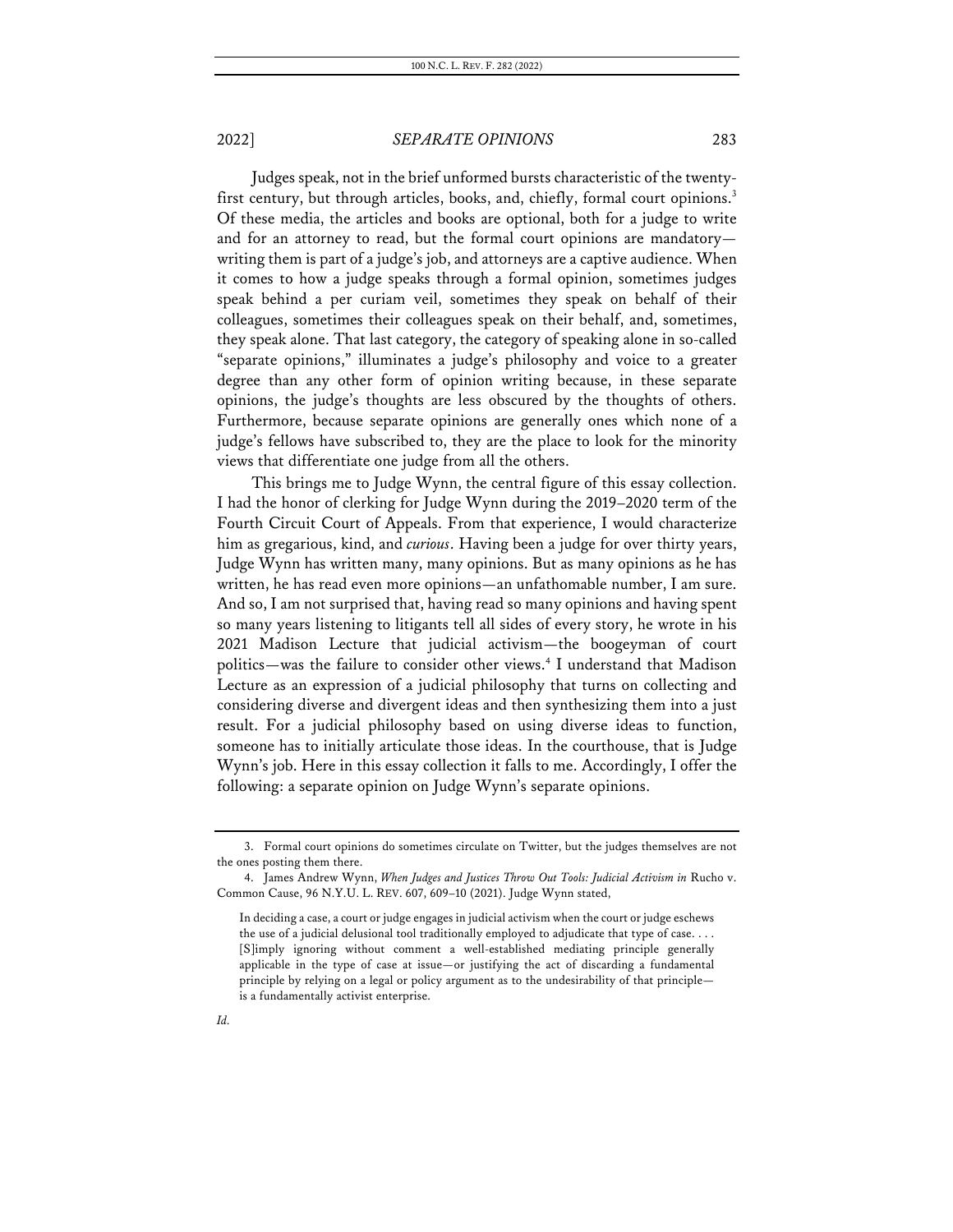This Essay proceeds in three parts. First, to provide context, I discuss some of the structural forces at work in an appellate judge's decision to write separately. Second, I address two cases where Judge Wynn wrote separate dissenting opinions: *United States v. Foster*<sup>5</sup> and *United States v. Surratt*. <sup>6</sup> At the Fourth Circuit, *Foster* and *Surratt* both resulted in panel opinions, highly contested en banc petitions, and then published orders with separate opinions attached. Both cases dealt with federal sentencing issues. Although highly technical and potentially obscure to civil practitioners, sentencing issues are constitutional in importance (and, indeed, are a paramount concern in criminal practice). In the aggregate, they are of unfathomable magnitude as they affect every single person convicted of a crime (or even just indicted) in the United States. But they are also uniquely individual to every defendant (and the people and communities harmed by their conduct, and then harmed by their subsequent absence). The complexity of the legal issues and individual interests in these cases provides a broad opportunity to explore how Judge Wynn differs from his colleagues in his application of legal rules to factual reality. Finally, I conclude with a reflection on how Judge Wynn's opinions in those two cases showcase Judge Wynn's desire to understand every case and party before him individually, and how this interest in his work lends itself to writing separate opinions.

### I. WHY DO SEPARATE OPINIONS MATTER?

Why do separate opinions matter? More to the point, why do *Judge Wynn's*  separate opinions matter? The short answer is that they matter because they are minority opinions—but this assertion makes no sense without, first, some context regarding how the federal iteration of the American legal system trends conservative at a structural level and limits opportunities for historically underrepresented groups to be heard, to be seen, and to effect change. Some separate opinions, including Judge Wynn's separate opinions, therefore can have scarcity value. This scarcity value is measured not in dollars but in judicial legitimacy. The foregoing conclusory statements require some support to survive dismissal, so, onwards.

Judges are opinionated. This is not surprising. Those who are not opinionated are not suited to being judges. Opining is, after all, the *sine qua non*  of the bench, the *raison d'etre* of the judicial endeavor, the *whole enchilada* of the job. And opining *well*, as opposed to just plain opining, is how judges get written up in the caselaw books.

But, despite the importance of opining to a judge's job, the instances where a judge formally opines are surprisingly few. This is especially true for modern

<sup>5.</sup> 662 F.3d 291 (4th Cir. 2011); 674 F.3d 391 (4th Cir. 2012) (mem.).

<sup>6.</sup> 855 F.3d 218 (4th Cir. 2017) (en banc) (mem.).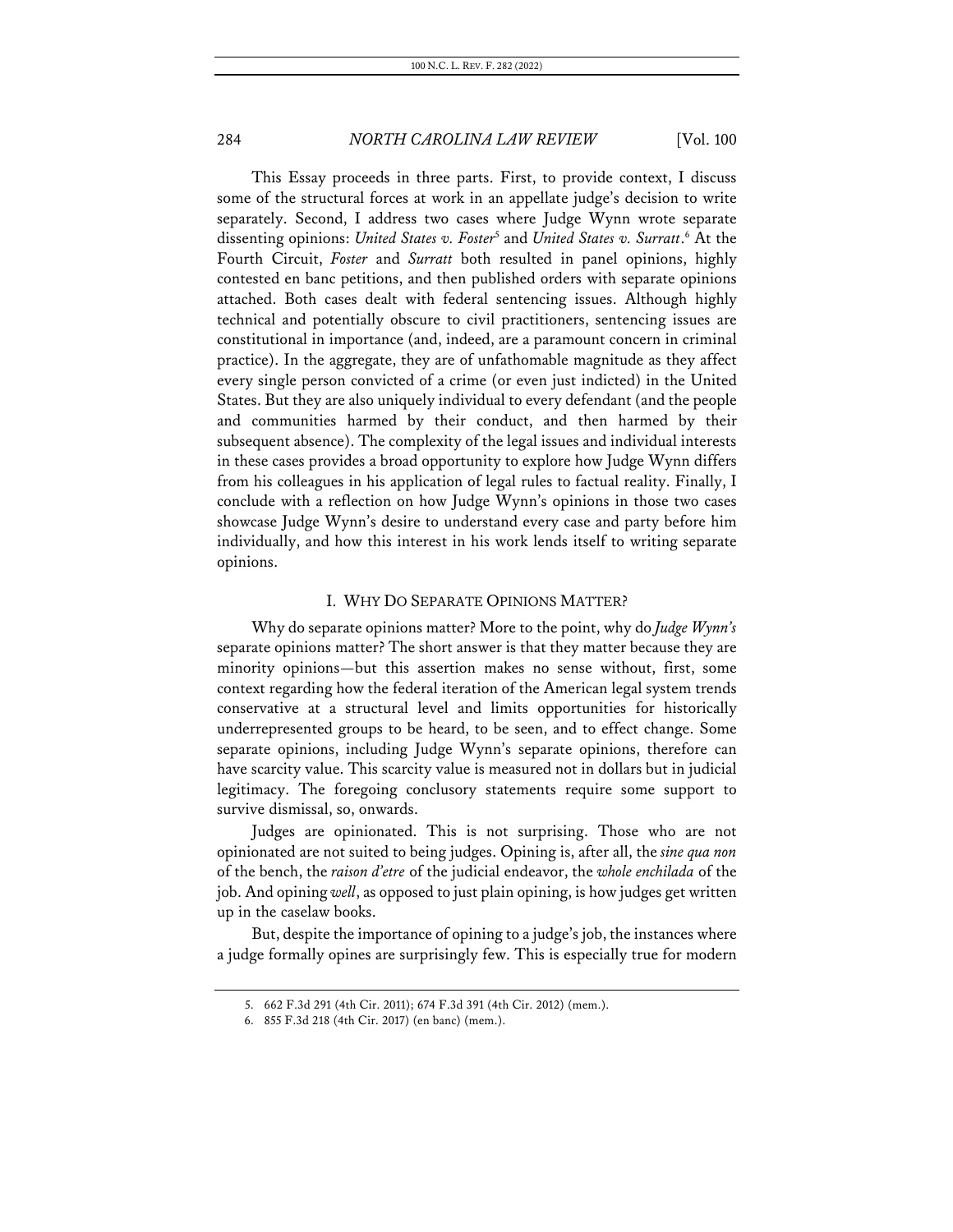judges sitting on multimember panels of an appellate court. On such courts (for example, as relevant to Judge Wynn, the North Carolina Court of Appeals, the Supreme Court of North Carolina, and the federal Fourth Circuit), no matter how many judges participate in deciding a case, if all judges agree on the outcome of the case, typically only one majority opinion will be written.<sup>7</sup> This opinion may be attributed to a single authoring judge with the others joining, or it may be issued "per curiam"—that is, on behalf of the court and without attribution to any specific judge. $8$  A judge has the option of writing a separate opinion, either a dissent or a concurrence, in their own name,<sup>9</sup> but the culture of the courts considers such a separate opinion to be a deviation from the norm.

To illustrate the point, a bit of math is necessary. The Fourth Circuit Court of Appeals only publishes opinions for cases that the court hears oral arguments on.10 In the years preceding the disruption of COVID-19, the Fourth Circuit typically heard oral arguments six weeks per year, not counting singleday special sessions.<sup>11</sup> Those weeks are not full five-day weeks; a full court week is usually only four days.<sup>12</sup> Every day of that four-day week, a judge with a full caseload will hear four cases.<sup>13</sup> So,  $4x4x6=96$  cases per year. But the court hears cases in panels of three.<sup>14</sup> So, assuming all cases are unanimous and opinion assignments are distributed evenly, 96/3=32 opinions. But! Sometimes cases settle between when they go on the oral argument calendar and when they would have been heard, and the Office of the Clerk of Court is not always able to get a replacement case on the schedule. Sometimes other changes in circumstance moot a case. Sometimes illness or accident interferes with the oral argument. And, if the court hears any cases en banc, then every active judge on the Fourth Circuit participates simultaneously and the oral argument takes

<sup>7.</sup> *Opinions*, SUP. CT. U.S., https://www.supremecourt.gov/opinions/opinions.aspx [https:// perma.cc/G5KJ-TEBT].

<sup>8.</sup> *Id.*

<sup>9.</sup> *Id.*

<sup>10.</sup> 4TH CIR. R. 36(a) ("The [c]ourt will publish opinions only in cases that have been fully briefed and presented at oral argument."). Oral argument is a necessary but not sufficient condition for publication; the judges who hear the case must also affirmatively decide the majority opinion ought to be published. *Id.*

<sup>11.</sup> 4TH CIR. R. 34(c).

<sup>12.</sup> *See, e.g.*, U.S. CT. OF APPEALS FOR THE 4TH CIR., ORAL ARGUMENT CALENDAR (10/26/2021 - 10/20/2021 SESSION) 1–12, https://www.ca4.uscourts.gov/cal/internetcalOct262021ric .pdf [https://perma.cc/5QG8-YNPT] (showing that hearings are scheduled from Tuesday through Friday).

<sup>13.</sup> 4TH CIR. R. 34(c).

<sup>14.</sup> FED. R. APP. P. 34(a)(2) ("Oral argument must be allowed in every case unless a panel of three judges who have examined the briefs and record unanimously agrees that oral argument is unnecessary . . . ."); 4TH CIR. R. 34(c) ("The Court initially hears and decides cases in panels consisting of three judges with the Chief Judge or most senior active judge presiding. Each panel regularly hears oral argument in four cases each day during court week; additional cases are added as required.").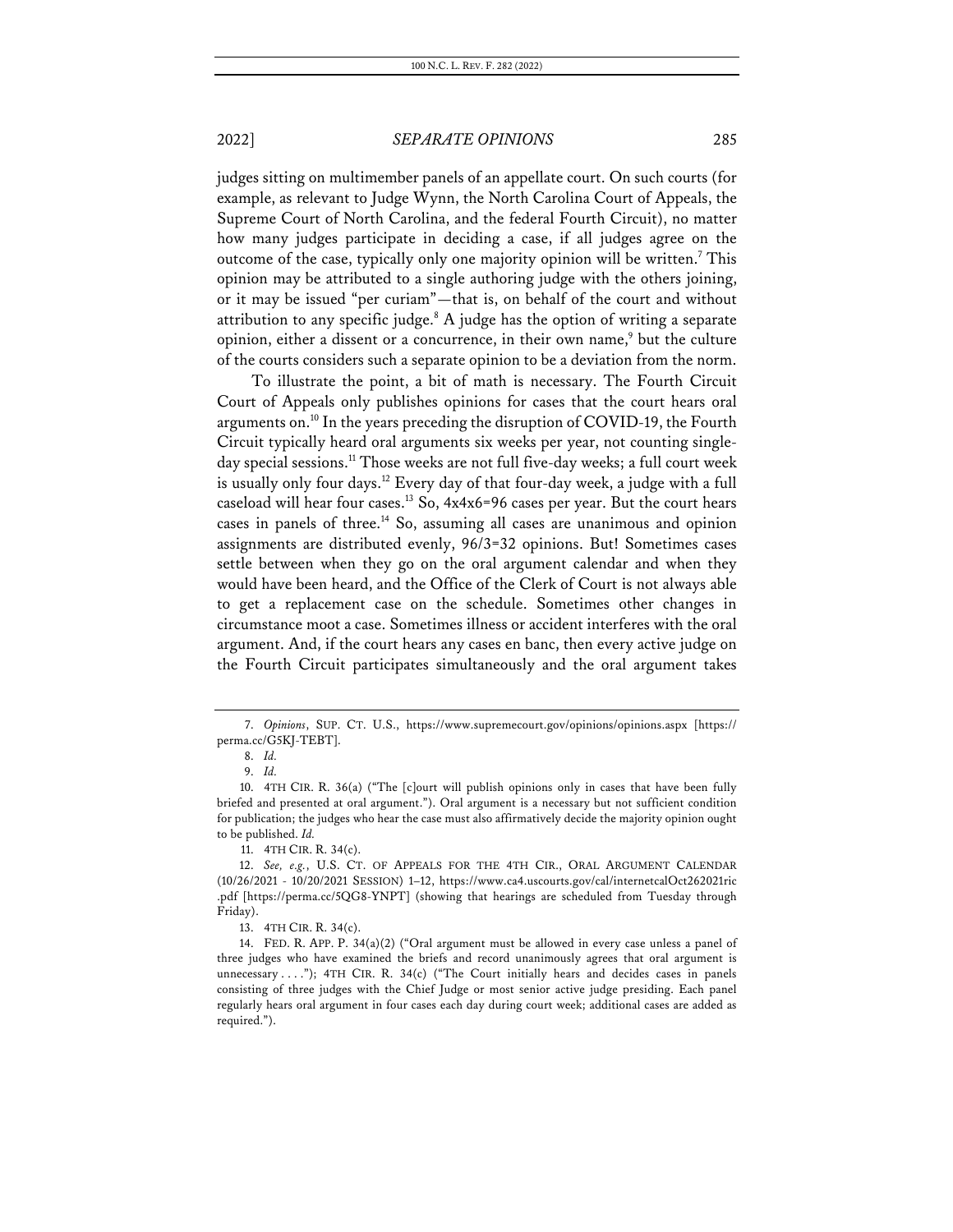longer than a normal three-judge case.<sup>15</sup> So if there are, say, two en banc cases in one court week, that will consume an entire court day and knock off two normal cases.<sup>16</sup> (Also, there is not a one-in-three chance that any given judge will be writing the majority opinion for an en banc case.) In short, thirty-two opinions is more like a ceiling number than a yearly average.<sup>17</sup> While I was clerking with Judge Wynn for the 2019–2020 term of the Fourth Circuit, due to a confluence of scheduling issues, during one in-person court week he heard only two cases.<sup>18</sup> Remember: a full court week would be sixteen.

Suppose though that a judge did sit for ninety-six oral-argument cases in a year, every single one of which was selected for publication, and this hypothetical judge decided to write a dissent or concurrence in every single case they did not write the majority opinion for! But, really, don't suppose that—it's highly unlikely. In every case (where the plaintiff has standing), the litigants have something important on the line, but not every case is *Brown v. Board of* 

<sup>15.</sup> In the usual case before a three-judge panel, each side is allowed twenty minutes for oral argument. 4TH CIR. R. 34(d). In certain types of cases (e.g., social security disability appeals), the time per side is shortened to fifteen minutes each. *Id.* Counsel do not have the right to take longer than their allotted time, but the court may preemptively allot more time, or a judge may hold a counsel over by continuing to ask questions beyond the time limit and demanding an answer. *Id.*

<sup>16.</sup> *See, e.g.*, U.S. CT. OF APPEALS FOR THE 4TH CIR., ORAL ARGUMENT CALENDAR (12/10/2019 - 12/12/2019 SESSION) 11, https://www.ca4.uscourts.gov/cal/internetcaldec102019ric.pdf [https://perma.cc/A2DQ-EJX8] (scheduling two en banc hearings for December 12, 2019, and no other cases for that day); U.S. CT. OF APPEALS FOR THE 4TH CIR., ORAL ARGUMENT CALENDAR (9/18/2019 - 9/20/2019 SESSION) 6, https://www.ca4.uscourts.gov/cal/internetcalsep182019ric.pdf [https://perma.cc/8UQP-C4HM] (scheduling two en banc hearings for September 19, 2019, and no other cases for that day); *cf.* U.S. CT. OF APPEALS FOR THE 4TH CIR., ORAL ARGUMENT CALENDAR (1/28/2020 - 1/31/2020 SESSION) 11–15, https://www.ca4.uscourts.gov/cal/internetcaljan282020ric.pdf [https://perma.cc/V8YU-C8BU] (scheduling one en banc hearing for January 30, 2020, and two cases per panel for the rest of that day).

<sup>17.</sup> Still assuming all opinions are unanimous, here's another way of approximating how many opinions per year a judge on the Fourth Circuit might write: The Fourth Circuit hears oral argument in about 450 cases per year. *FAQs - Statistics*, U.S. CT. APPEALS FOR FOURTH CIR., https:// www.ca4.uscourts.gov/faqs/faqs---statistics [https://perma.cc/EVY4-QP7V]. The pool of whom those opinions might be distributed among is slightly higher than fourteen; at the time of this writing, there are fourteen active status judges, but there are also three senior status judges, and district court judges may sit and hear cases with the Fourth Circuit from time to time. Assuming equal distribution among just the fourteen active status judges, 450/14 = 32.14. Accounting for the senior status and district court judges lowers that number slightly. Plus, although there are only fourteen active status judges at this time, one seat on the court is vacant; a full Fourth Circuit is fifteen judges. So, again, thirty-two is a ceiling. The federal court management statistics indicate that from 2015 to 2018, the Fourth Circuit averaged around thirty-five signed majority opinions per active judge per year (both published and unpublished). *See* U.S. CTS., U.S. COURT OF APPEALS - JUDICIAL CASELOAD PROFILE \*11 (2018), https://www.uscourts.gov/sites/default/files/data\_tables/fcms\_na\_appprofile0930.2018.pdf [https:// perma.cc/KEA9-EYGL]. In prior years, the number was somewhat higher. *See id.* (showing an average of forty-two signed majority opinions per active judge in 2013 and forty-five in 2014).

<sup>18.</sup> I include the qualifier "in-person" because my clerkship year was the first year of the COVID-19 pandemic and, starting with the March 2020 court week, many cases were submitted on the briefs or rescheduled to later court weeks during the initial uncertainty surrounding how long the pandemic would last.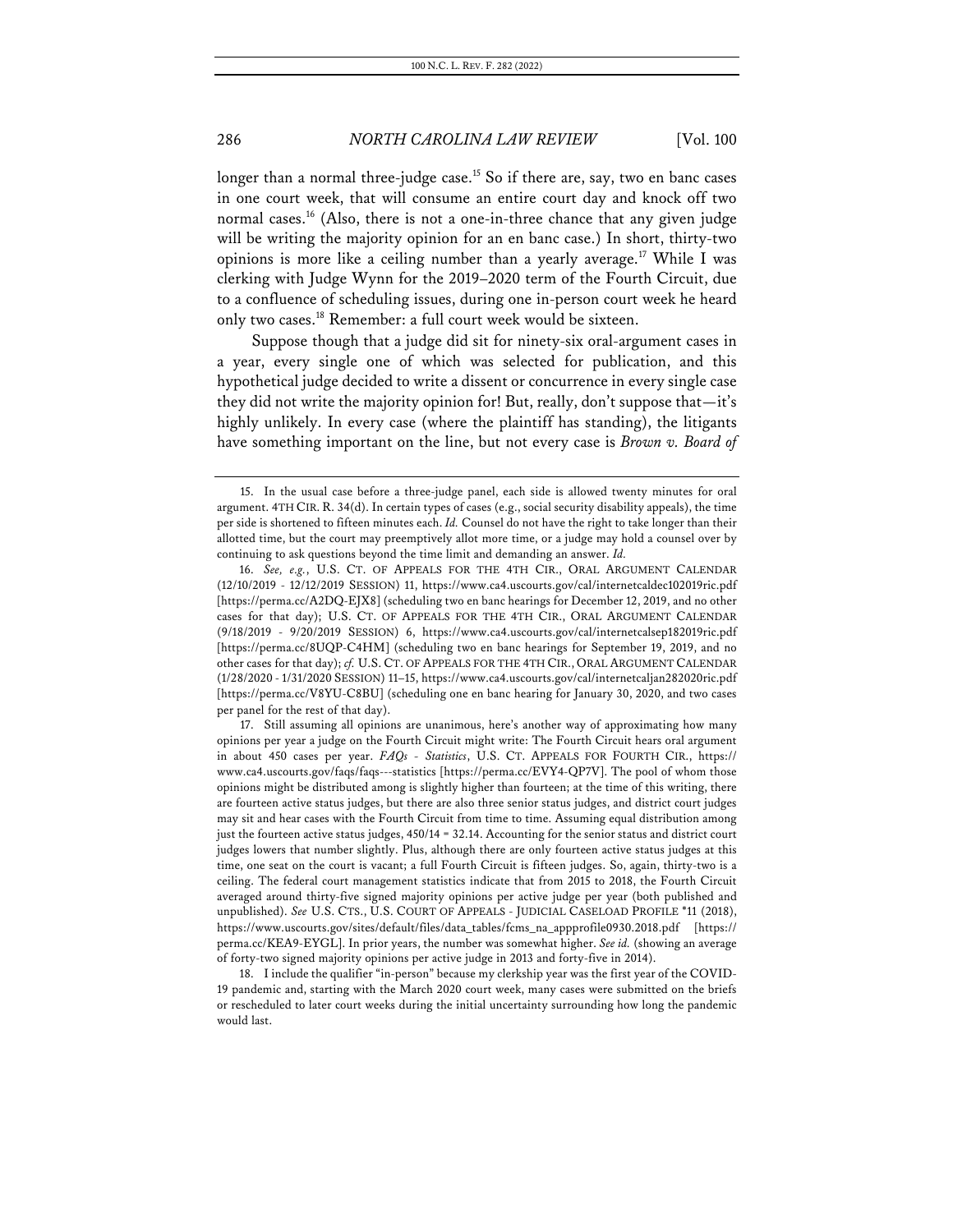*Education*. <sup>19</sup> Plus, the realistic importance of a concurrence or dissent is limited. Even at the level of the U.S. Supreme Court, unless the case tied the Court in so many knots and confused the vote tally so badly that there were eight or nine separate opinions and some of those opinions harbored some narrow point on which a critical mass of justices obliquely agreed to in the other opinions, these separate writings have no binding, precedential force, and do not announce any law.<sup>20</sup> They may excite endlessly the court watchers, the pundits, the public, and especially the legal academy, but a lawyer in private practice—if they are willing to bill time for analyzing dissents, especially now that legal technology helpfully color codes where to stop reading—would be reluctant to write a citation in a brief that includes "(Minority View, J., dissenting)." Writing a concurrence is an admission that the majority wouldn't sign on to a point. And writing a dissent is an admission of defeat.

All that said, there *do* exist arenas where dissents are not entirely futile, and Judge Wynn in fact spent some two decades in one of them: the North Carolina Court of Appeals.<sup>21</sup> For those more familiar with the federal system, this explanation will start there. In the federal system, when a circuit court of appeals issues a decision, a losing party can either ask that court to reconsider or to hear the case en banc.<sup>22</sup> And, if the loser can't get what they want from the circuit court, they can ask the U.S. Supreme Court to take the case.<sup>23</sup> This is called petitioning for certiorari.<sup>24</sup> The big catch here is that the U.S. Supreme

21. Judge Wynn served as an associate judge on the North Carolina Court of Appeals from 1990– 1998 and again from 1999–2010. *Judge James Andrew Wynn*, U.S. CT. APPEALS FOR FOURTH CIR., http://www.ca4.uscourts.gov/judges/judges-of-the-court/judge-james-andrew-wynn [http://perma.cc/ J697-XFCN]. In 1998, he served as an associate justice on the Supreme Court of North Carolina. *Id.*

<sup>19.</sup> 349 U.S. 294 (1955). The Fourth Circuit only publishes opinions for about sixty percent of cases it hears oral argument on while ninety-three percent of the court's opinions are unpublished. *FAQs - Statistics*, *supra* note 17.

<sup>20.</sup> *See* Marks v. United States, 430 U.S. 188, 193 (1977) ("When a fragmented Court decides a case and no single rationale explaining the result enjoys the assent of five Justices, 'the holding of the Court may be viewed as that position taken by those Members who concurred in the judgments on the narrowest grounds . . . .'" (quoting Gregg v. Georgia, 428 U.S. 153, 169 n.15 (1976))).

<sup>22.</sup> FED. R. APP. P. 35(b).

<sup>23.</sup> SUP. CT. R. 10.

<sup>24.</sup> In the misty yesteryear of common-law tradition, a higher court could order a lower court to send its record up for review. The higher court did this by issuing the so-called "writ of certiorari," named based on its opening phrase, "[q]uia certis de causis certiorari velimus," or, roughly, "[b]ecause We wish to be informed for certain reasons." *See* EDITH G. HENDERSON, FOUNDATIONS OF ENGLISH ADMINISTRATIVE LAW: CERTIORARI AND MANDAMUS IN THE SEVENTEENTH CENTURY 178–79 (1963). As "certiorari" is a verb formed from a comparative, it can also be construed to mean, in English, "to be more fully informed" or "to be made more certain" instead of "to be informed." *See Certiorari*, BLACK'S LAW DICTIONARY (11th ed. 2019). "Velimus" is the subjunctive form of "volumus" which is used to reference the royal "we." *See Volumus*, BLACK'S LAW DICTIONARY (11th ed. 2019). Finally, the preposition "de" can be defensibly translated several ways, all of which convey the general meaning of "about," "concerning," or "affecting." *See De*, BLACK'S LAW DICTIONARY (11th ed. 2019). Thus, one text from 1920 gives a tortured English translation of "because concerning certain causes we are willing to be certified." FRED H. ABBOTT, CYCLOPEDIA OF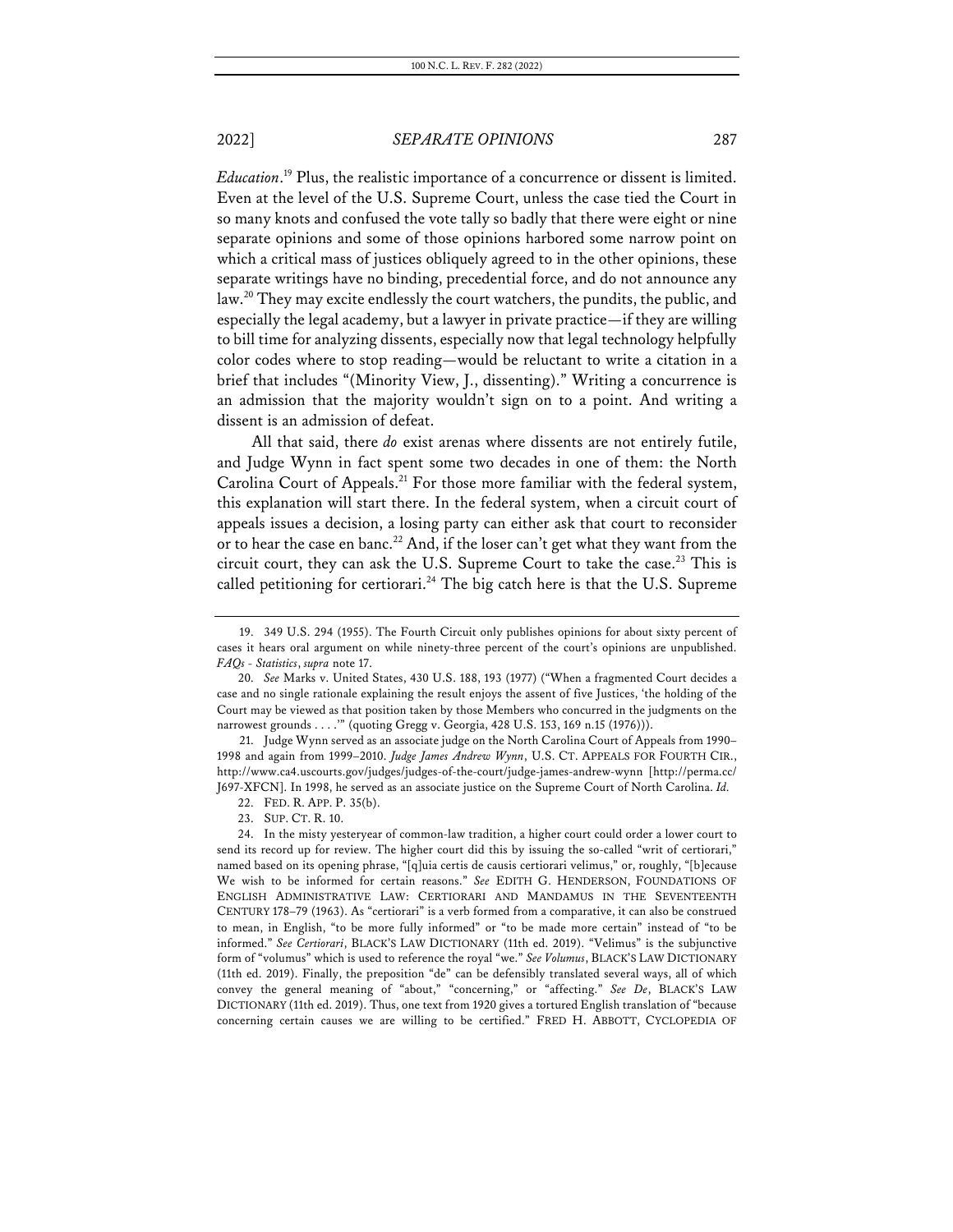Court doesn't have to take the case if they don't want it. If the loser can't get at least four of the nine U.S. Supreme Court justices to vote amongst themselves to take the case, the circuit court is typically the end of the road.<sup>25</sup> In all of that, if the losing litigant petitioning for certiorari managed to get a circuit court judge to side with them and write a dissent, then that dissent is worth what it's worth—legally, nothing, but persuasively, maybe something if it was particularly well-written.

In stark contrast, when a litigant loses at the North Carolina Court of Appeals and wants to go up to the Supreme Court of North Carolina for another shot, having a dissent can make all the difference. In the North Carolina system, a dissent from a judge of the court of appeals gives the losing party the *right* to appeal—it strips the higher court of the power to reject the case.<sup>26</sup> This North Carolina practice may have had a great impact on Judge Wynn's attitude towards separate opinions, even after he moved to the federal Fourth Circuit where dissents do not enjoy the same tangible consequence. In his time on the North Carolina Court of Appeals, from time to time, the Supreme Court of North Carolina, upon taking one of the cases where he had dissented, would issue short, per curiam opinions to the effect of, "[f]or the reasons given in Judge Wynn's dissenting opinion, we reverse the decision of the Court of Appeals."<sup>27</sup> In other words, North Carolina's highest court would adopt wholesale Judge Wynn's reasoning, feeling there was nothing more to be said.<sup>28</sup> In some of these cases, it is possible that Judge Wynn's decision to write a dissent and the way in which he wrote it was a "but-for" cause of a litigant achieving a just result. The Supreme Court of North Carolina may not have even taken the case if Judge Wynn had not dissented.<sup>29</sup> These experiences on the state bench

MICHIGAN PRACTICE IN CIVIL ACTIONS AT LAW IN COURTS OF RECORD WITH COMPLETE FORMS UNDER THE JUDICATURE ACT 271 (1920).

<sup>25.</sup> S*ee* Ferguson v. Moore-McCormack Lines, Inc., 352 U.S. 521, 560 (1957) (Harlan, J., concurring) (discussing the "rule of four").

<sup>26.</sup> N.C. R. APP. P. 14(b)(1).

<sup>27.</sup> *See, e.g.*, Hale v. Afro-Am. Arts Int'l, Inc., 335 N.C. 231, 232, 436 S.E.2d 588, 589 (1993).

<sup>28.</sup> *See, e.g.*, Tucker v. Westlake, 352 N.C. 146, 146, 529 S.E.2d 454, 454 (2000) (per curiam) ("The decision of the Court of Appeals is reversed for the reasons stated in Judge Wynn's dissenting opinion."); Mellon v. Prosser, 347 N.C. 568, 568, 494 S.E.2d 763, 764 (1998) (per curiam) ("That part of the opinion of the majority in the Court of Appeals remanding this action . . . for joinder . . . is reversed for the reasons set forth in the dissenting opinion of Judge Wynn."). *Compare* State v. Jones, 133 N.C. App. 448, 465–84, 516 S.E.2d 405, 416–28 (1999) (Wynn, J., concurring in part and dissenting in part), *with* State v. Jones, 353 N.C. 159, 174, 538 S.E.2d 917, 928 (2000) (affirming in part and reversing in part).

<sup>29.</sup> *See* Sarah Lindemann Buthe, *Spotlight on Judges Series: Judge James A. Wynn, Jr.*, CASETEXT (Nov. 1, 2006), https://casetext.com/analysis/spotlight-on-judges-series-judge-james-a-wynn-jr [https ://perma.cc/5RJ4-QKSA] ("I also think the right of the party to appeal based on a dissent is very powerful. We are the only appellate court that I know of with that power. This is particularly important because only one panel binds all other panels . . . .").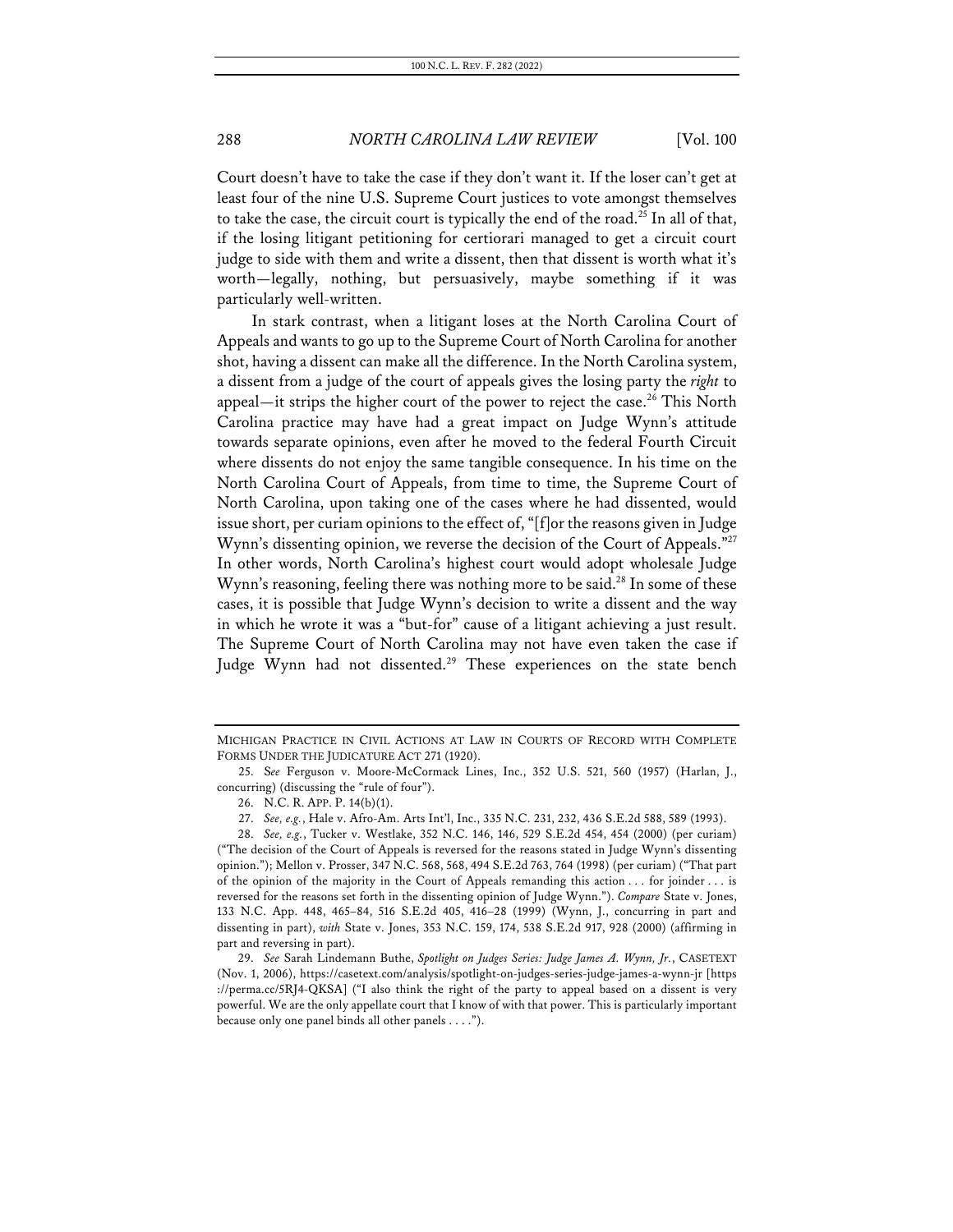reinforced for Judge Wynn the importance of speaking up and speaking out when he was right, *especially* when no one else agreed.

So, returning to the question posed at the top of this section: Why does all of this separate opinion stuff matter? Put simply, when Judge Wynn writes separately, he writes as a minority. He writes as a minority in a basic numerical sense insofar as his view has not garnered a majority vote from his colleagues. And he also writes as a minority in the sense that his life experiences and his personal narrative have not led him to share the opinions of others who also hold judicial office. Their life experiences and personal narratives have led them elsewhere—based on the patterns of life that those other judges have come to recognize, they may notice and focus on different facts in a case, and they may find certain inferences from those facts more natural. Because Judge Wynn is in the minority in that latter experiential sense, he will often also be a minority in the former numerical sense on some issues. And for as long as he remains a minority in that experiential sense, he will stay in the minority in the numerical sense on those issues. But that he is in the minority in the numerical sense does not then reflect back to invalidate the life that he has lived that brought him to his conclusions. His narrative remains valid and crucial to achieving a just result for those who have come under the power of the courts despite the uncanny ability of those courts to shape reality to match their perceptions.

There is a certain school of thought that multimember appellate courts should issue unanimous or near-unanimous opinions in order to bolster their legitimacy. U.S. Supreme Court Chief Justice John Roberts is a proponent of this view. In July 2006, at the close of his first term at the U.S. Supreme Court, he gave an interview in which he indicated his intention to discourage his colleagues at the Court from writing separate opinions.<sup>30</sup> He believed that "every justice should be worried about the Court acting as a Court and functioning as a Court, and they should all be worried, when they're writing separately, about the effect on the Court as an institution."<sup>31</sup> To be clear, Chief Justice Roberts's view is more nuanced than "dissent-is-bad," and he has also explained that in his opinion "[d]ivision should not be artificially suppressed." $32$ But however strongly or weakly stated, a majoritarian orientation towards judicial opinion writing does not necessarily enhance legitimacy; indeed, the American free speech tradition recognizes the importance of loud, vibrant dissent. A preference for only unanimous opinions reduces opportunities for

<sup>30.</sup> *See generally* Jeffrey Rosen, *Roberts's Rules*, ATLANTIC (Jan./Feb. 2007), https:// www.theatlantic.com/magazine/archive/2007/01/robertss-rules/305559/ [https://perma.cc/8YKX-PQ 6V (dark archive)] (discussing Chief Justice Roberts's goal of promoting unanimity on the U.S. Supreme Court and his distaste for separate opinions).

<sup>31.</sup> *Id.*

<sup>32.</sup> Associated Press, *Chief Justice Says His Goal Is More Consensus on Court*, N.Y. TIMES (May 22, 2006), https://www.nytimes.com/2006/05/22/washington/22justice.html [https://perma.cc/Q44B-W BB4 (dark archive)].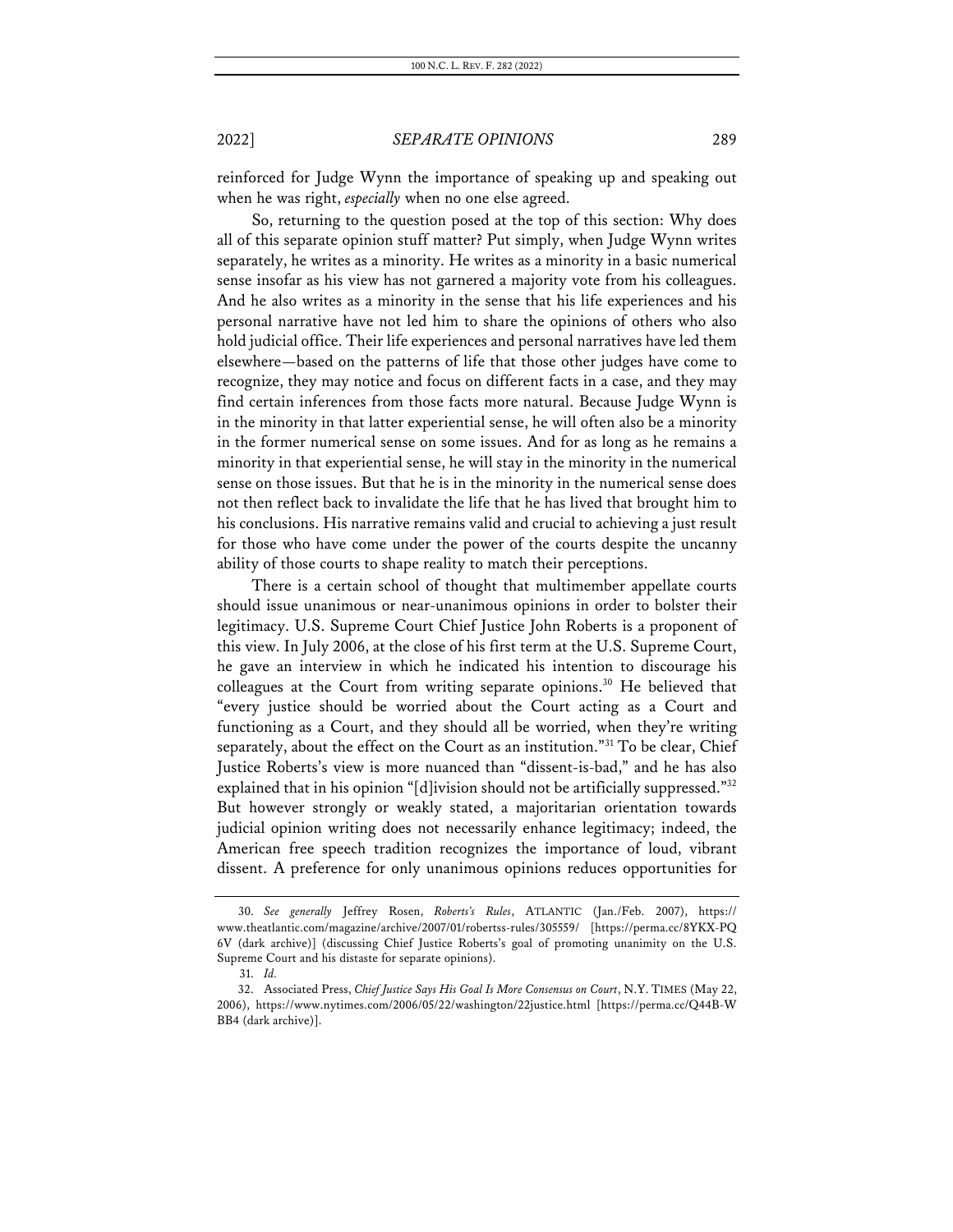speech and hides minority voices when speech does occur, but, as the George Floyd protests of 2020 proved to all, many modern Americans are disturbed by the degree to which the judicial system neither reflects nor represents them. This lack of trust that the judiciary represents the people it serves casts doubt on judicial legitimacy; although an independent branch staffed with unelected officials, the federal judiciary is still part of a government that is supposed to be of the people, by the people, and for the people.A preference for majorityonly opinion writing logically exacerbates the problem of nonrepresentation and disproportionately unequal representation.

The interplay between inequality and majority-only opinion writing can be seen by considering simplified court practices. Suppose two things: (1) equal distribution of majority opinion writing with no dissents or concurrences on a multimember court and (2) a court of eight men and one woman. After one complete round of opinion writing, there will be eight opinions by men and one opinion by a woman. After two complete rounds, there will be sixteen opinions by men and two opinions by a woman. So far so good? This isn't good if what we're interested in is equality of voice and representation, given that women are roughly half of the population but only one-ninth of this court. But now add the concept of precedent (which is qualitative to a degree that makes simple modeling difficult). After the first round and going into the second round, the pool of precedent that could impact or control future cases is made up of eight opinions by men and one opinion by a woman. As the system continues to run, if we assume that each subsequent round presents some distribution of both novel and precedent-dependent issues, the proportion of opinions where the controlling precedent was set by a woman dwindles over time. The intensity of this effect varies depending on the method used to model the role of precedent, but in general after every round the views of women—assuming the even greater simplification that the one woman on this nine-member court represents the views of all women—are at risk of becoming progressively less influential.<sup>33</sup>

<sup>33.</sup> One could argue that it does not matter who authors an opinion if everyone agrees on the outcome. This argument would say that the woman's opinion is fully represented in her male colleague's work because she agrees with the conclusion—the ultimate impact is the same because the holding is the same. However, a singular focus on a narrow holding or outcome of a case is contrary to how the practice of law plays out in the real world. Much of the litigator's art, especially once a case reaches an appellate court, turns on construing nuances in opinions. Consider statutory interpretation cases where the result turns on Congress's use of an "and" versus an "or"—then consider the freewheeling complexity of court opinions divining the meaning of the U.S. Constitution. All of the words leading up to the holding of the case matter (to an extent sometimes understood only by those who come upon them years after they are written), and it is improbable that any two equally capable writers working at the level of a judge presiding over a case would produce exactly the same text. The differences between texts would be attributable to the differences between the writers; no two people are exactly the same, and the writers are the sums of their entire lives, including all the parts of those lives that have occurred entirely on account of, e.g., the writer's gender assigned at birth. The more complex the case, the more opportunities judges have to diverge in how they explain the reasoning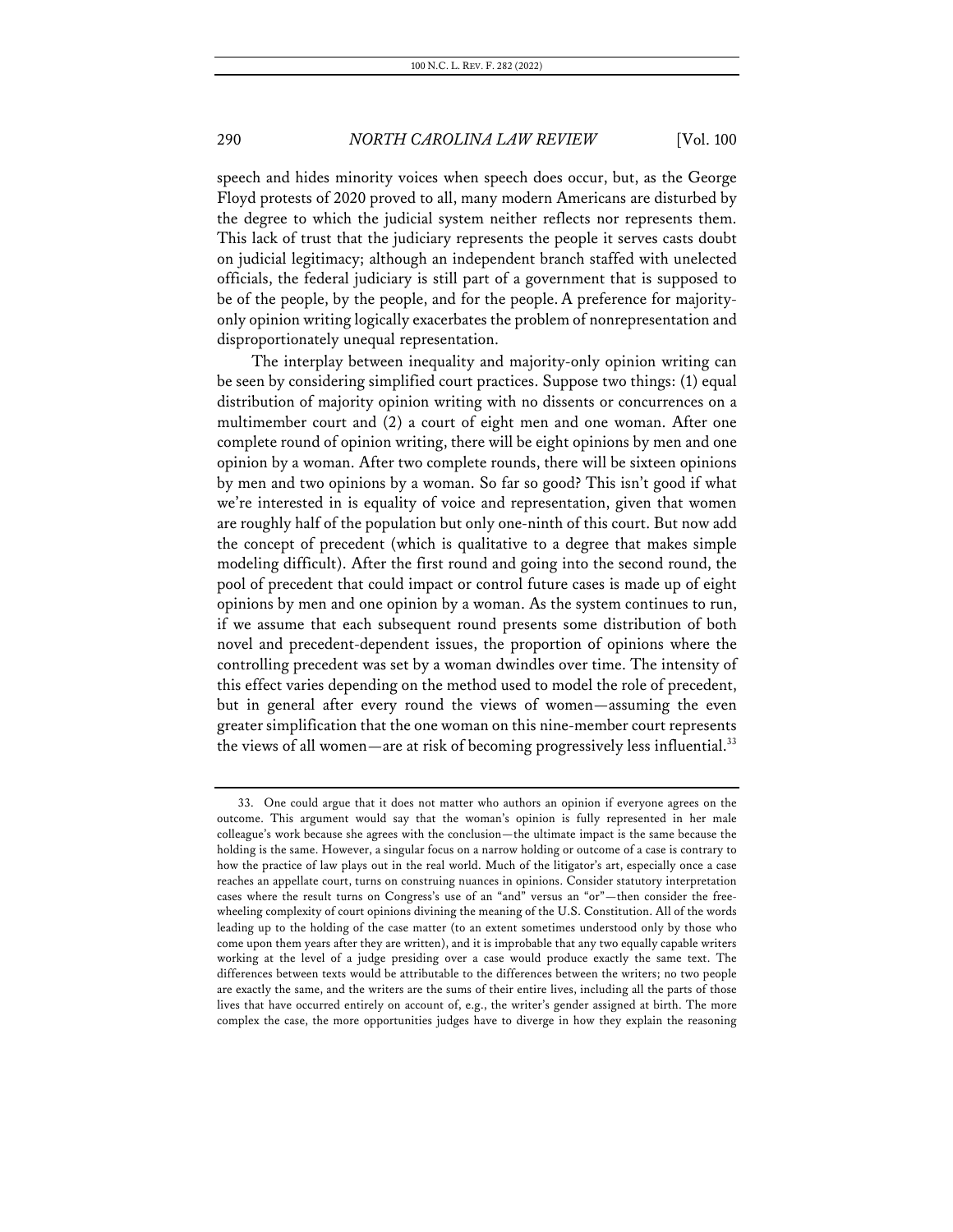Not to mention the one woman can never take a sick day or a dud case lest the representation of women become further diluted.

This demographic erasure problem appears even worse when one considers the issue mentioned earlier in this part—a judge who is a member of a traditionally underrepresented demographic may be more likely to reach a conclusion in a case contrary to the conclusion reached by a bloc of judges who belong to traditionally overrepresented demographics. A judge who is a minority in the demographic sense is thus more likely to be a minority in the judicial voting sense as well. In other words, the starting assumption that in each round all opinions are unanimous majority opinions might be giving some unrealistic extra influence to the minority voice. And another exacerbating factor is that the American legal system is not a blank slate. It is a centuries-old system inherited from medieval England.<sup>34</sup> With that extensive history in mind, it is only extremely recently that any nonwhite or nonmale judges have weighed in on issues, and they have done so in the binding shadow of rules developed hundreds of years ago. In short, minority representation in the law is starting at a deficit and the system's design tends to perpetuate established inequality.<sup>35</sup>

One important long-term solution to the demographic legitimacy crisis is, of course, to appoint and elect more judges from traditionally underrepresented groups. The bench needs, in various combinations, more nonwhite, nonmale, noncisgender, nonheterosexual judges from diverse socioeconomic backgrounds at all levels of the judiciary to demonstrate to the American people that the courts are democratic rather than oligarchic. But this will not happen overnight.

In the interim, one stopgap is for the judges who are already on the bench representing those groups to make a point of speaking and being heard. As long as they are disproportionately few, in current practice, their views will be disproportionately underrepresented. They cannot rely on broad agreement among their colleagues to validate their opinions. In order to push the project of justice forward as much as they can, they must not only seize upon opportunities to write and publish opinions, even nonbinding separate opinions, but also seek out those opportunities. The point is not necessarily to

supporting the outcome, even when they agree on the contours of that reasoning. Accordingly, absent extensive in-chambers collaboration in drafting an opinion, it is illogical to say that where two judges agree on an outcome the written opinion of one of those two judges is a full substitute (i.e., is a complete equivalent in all the ways that matter for the future of the law) for the written opinion of the other, and this is especially true for high-profile, high-impact cases.

<sup>34.</sup> Herbert Pope, *The English Common Law in the United States*, 24 HARV. L. REV. 6, 9 (1910).

<sup>35.</sup> To be clear, simple-majority voting on low-headcount panels with an odd number of judges and *stare decisis* are also eminently practical features of a system striving to maintain rule of law in an efficient and predictable manner. The need for stability and predictability in the administration of the law tends to support an argument that the structural conservatism of the American legal system is a feature, not a bug. Whether bug or feature, however, the conservatism of the system is in tension with society's tendency to evolve and mature. This tension is susceptible to no easy resolution.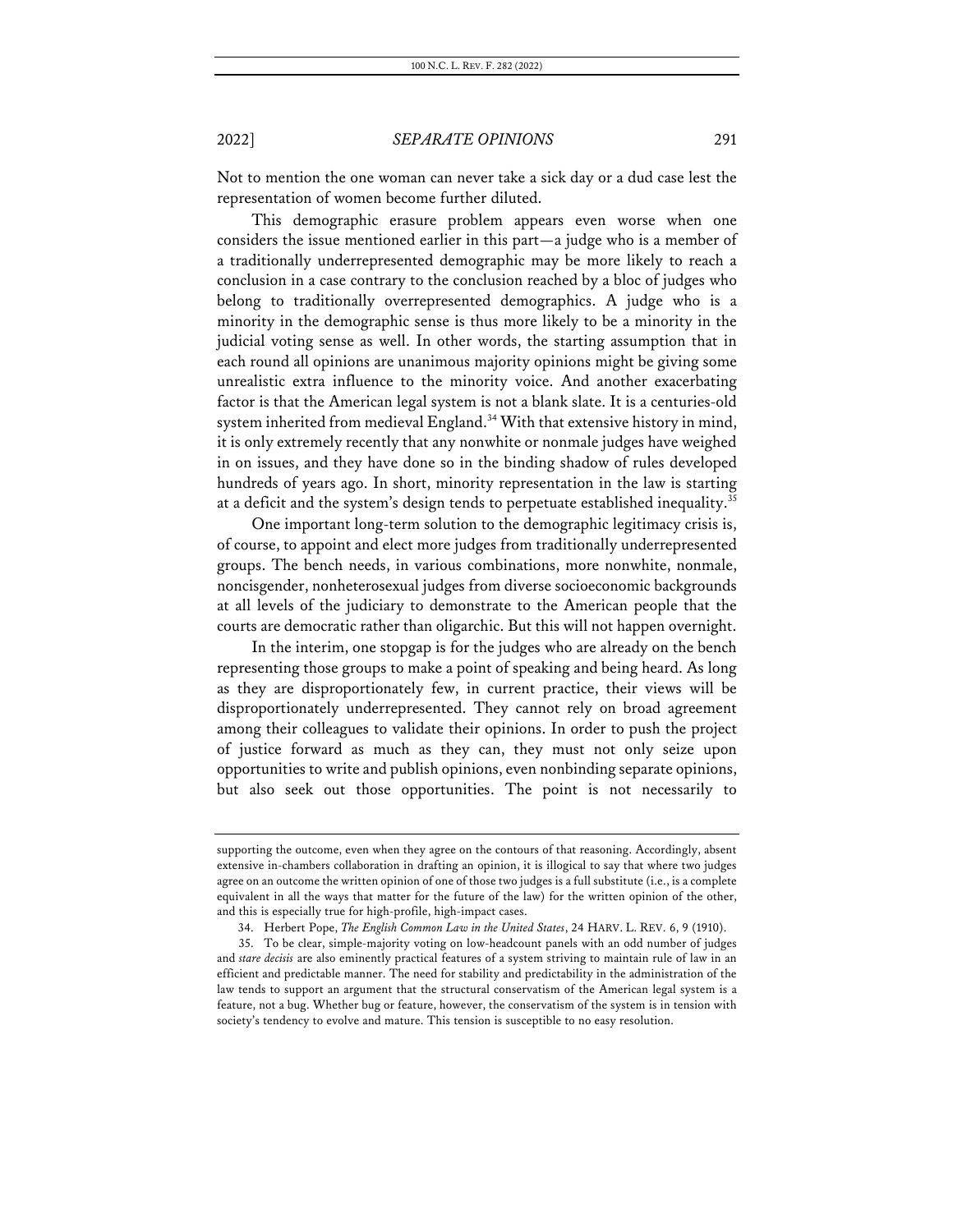purposefully interject certain views; rather, the point is natural and authentic expression based on the life experience that the judge brings to the bench. In the end, no amount of compromise or collaboration on a majority opinion published under another's name can substitute for the authentic view of someone whose roots are those of an outsider to power.

### II. THE MAN, THE MYTH, THE OPINIONS

#### A. United States v. Foster

This Essay now turns to a case where Judge Wynn wrote not one, but two dissents: *United States v. Foster*. <sup>36</sup> *Foster* was a criminal case about a convicted defendant's sentence. At a jury trial, Mr. John Joel Foster was found guilty of being a felon in possession of a firearm under 18 U.S.C. § 922(g)(1).<sup>37</sup> After that jury finding, the case moved to the sentencing phase. During sentencing an issue arose: Mr. Foster had several prior convictions for Virginia burglary; depending on what kind of burglaries they were, pursuant to the Armed Career Criminal Act ("ACCA"),<sup>38</sup> Mr. Foster's sentence might have been subject to a mandatory minimum of fifteen years in prison.<sup>39</sup> The legal question was whether all three of the prior burglaries qualified as "violent felonies" for purposes of federal sentencing.<sup>40</sup> The practical significance was thirteen years.

any crime punishable by imprisonment for a term exceeding one year . . . that (i) has as an element the use, attempted use, or threatened use of physical force against the person of another; or (ii) is burglary, arson, or extortion, involves use of explosives, or otherwise involves conduct that presents a serious potential risk of physical injury to another.

#### *Id.* at § 924(e)(2)(B).

The use of prior convictions ("predicate offenses") to trigger enhancements during sentencing in a later criminal proceeding is common in sentencing statutes, but some statutes like the ACCA have generated much angst because they do not use clear definitions of what will count as a triggering predicate offense. Notably, in 2015 the U.S. Supreme Court held that the final clause in § 924(e)(2)(B) ("or otherwise involves conduct that presents a serious potential risk of physical injury to another"), known as the Act's "residual clause," was unconstitutionally vague. Johnson v. United States, 135 S. Ct. 2551, 2563 (2015). In *Foster*, Mr. Foster had a prior conviction for "burglary" under Virginia law,

<sup>36.</sup> Judge Wynn wrote a dissent from the original appellate decision, United States v. Foster, 662 F.3d 291, 298–301 (4th Cir. 2011) (Wynn, J., dissenting), and wrote an additional dissent from the subsequent denial of rehearing en banc, United States v. Foster, 674 F.3d 391, 407–09 (4th Cir. 2012) (Wynn, J., dissenting) (mem.).

<sup>37.</sup> *See Foster*, 662 F.3d at 292 (majority opinion).

<sup>38.</sup> Armed Career Criminal Act of 1984, Pub. L. No. 98-473, 98 Stat. 2185 (codified at 18 U.S.C.  $§ 924(e)$ .

<sup>39.</sup> *Foster*, 662 F.3d at 291–92.

<sup>40.</sup> *Id.* at 292. Under 18 U.S.C. § 924(e), a person convicted of violating 18 U.S.C. § 922(g) (which makes unlawful the possession of firearms by certain persons, including, significantly, those "who ha[ve] been convicted in any court of, a crime punishable by imprisonment for a term exceeding one year") is subject to a mandatory minimum sentence of fifteen years if that person has three previous convictions for "a violent felony or a serious drug offense, or both." 18 U.S.C. § 924(e)(1). The ACCA defines "violent felony" as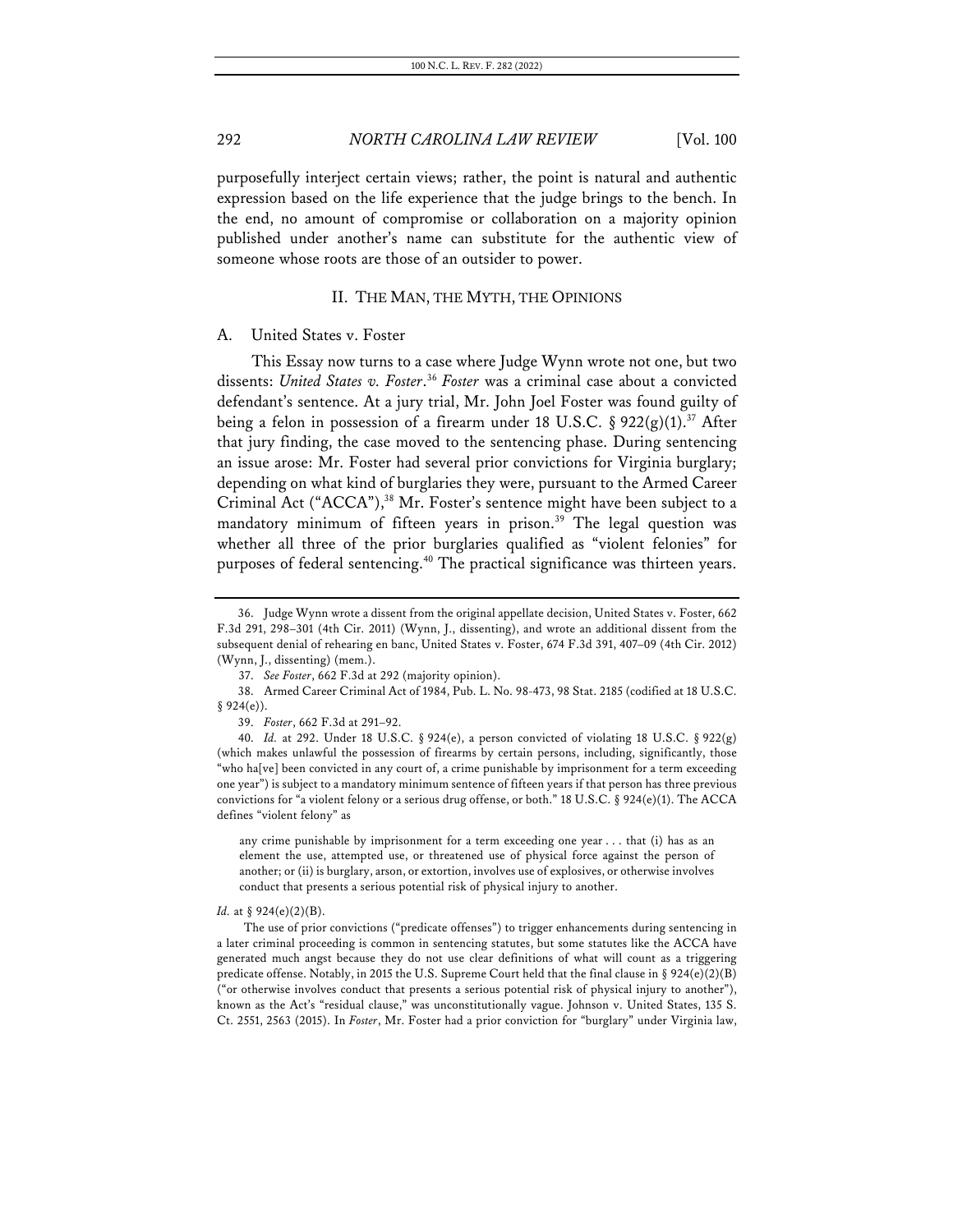Because the district court found that one of the burglaries was such a "violent felony" and the other two were not, it sentenced Mr. Foster to twenty-seven months in prison instead of the fifteen-year mandatory minimum.<sup>41</sup> The government appealed.42

When the case came before the original Fourth Circuit panel, it caused a panel split. Judge Agee and Senior Judge Hamilton said the particular burglary in question had been a violent felony.<sup>43</sup> Judge Agee wrote a majority opinion.<sup>44</sup> Senior Judge Hamilton wrote a concurring opinion agreeing with Judge Agee's analysis.<sup>45</sup> Judge Wynn wrote a dissent.<sup>46</sup>

At issue in *Foster* was a legal doctrine (the "modified categorical approach") governing when and how a federal sentencing court can draw inferences about a particular defendant's prior encounters with criminal courts.<sup>47</sup> The point of argument in *Foster* was how much "common sense" was permissible under this doctrine when the court wanted to determine if two burglarized businesses, "Corner Market" and "Sunrise-Sunset Restaurant," were "buildings or

42. *Id.*

43. *Id.* at 291 ("We address in this case whether John Joel Foster's prior convictions . . . qualify as violent felonies under the ACCA. The district court found that they do not. We disagree . . . [and] therefore vacate Foster's sentence and remand this case for resentencing.").

44. *Id.* ("Judge Agee wrote the majority opinion, in which Senior Judge Hamilton joined.").

45. *Id.* ("Senior Judge Hamilton wrote a concurring opinion."); *id.* at 297 (Hamilton, J., concurring) ("I concur in Judge Agee's thorough and convincing opinion.").

46. *Id.* at 291 (majority opinion) ("Judge Wynn wrote a dissenting opinion.").

47. *Id.* at 293 ("In cases where, as here, the defendant pled guilty to the prior offense, a federal sentencing court may consider certain court documents, including but not limited to the indictment, a transcript of the plea colloquy and/or the written plea agreement."). In *Taylor v. United States*, 495 U.S. 575 (1990), the U.S. Supreme Court endorsed the so-called "categorical approach" of determining whether a state conviction for "burglary" (the predicate offense) would be considered a "burglary" for sentencing purposes under § 924(e)(2)(B). *Id.* at 600. The categorical approach is based on comparing the elements of the state "burglary" to the federal "burglary" and looks "only to the statutory definition of the prior offenses, and not to the particular facts underlying those convictions." *Id.* In addition to endorsing this elements-based approach, however, *Taylor* also authorized federal courts to consider, in the "narrow range of cases where a jury was actually required to find all the elements of generic burglary" whether "the charging paper and jury instructions actually required the jury to find all the elements of generic burglary in order to convict the defendant." *Id.* at 602. Use of the indictment, charge, and other record evidence is particularly relevant where a state statute is divisible (meaning it allows conviction based on proof of alternative elements). *See* Descamps v. United States, 570 U.S. 254, 257 (2013) (discussing the "modified categorical approach").

and the legal question before the Fourth Circuit was whether this conviction for Virginia "burglary" was a federal generic "burglary" under § 924(e)(2)(B) as case law had come to understand the latter crime. *Foster*, 662 F.3d at 293 ("[A] person has been convicted of burglary . . . if he is convicted of any crime, regardless of its exact definition or label, having the basic elements of unlawful or unprivileged entry into, or remaining in, a building or structure with intent to commit a crime." (quoting Taylor v. United States, 495 U.S. 575, 599 (1990))); *see also Taylor*, 495 U.S. at 580–92 (discussing variation among state-law definitions of "burglary" and holding that the federal sentencing enhancement must use a uniform definition).

<sup>41.</sup> *Foster*, 662 F.3d at 293.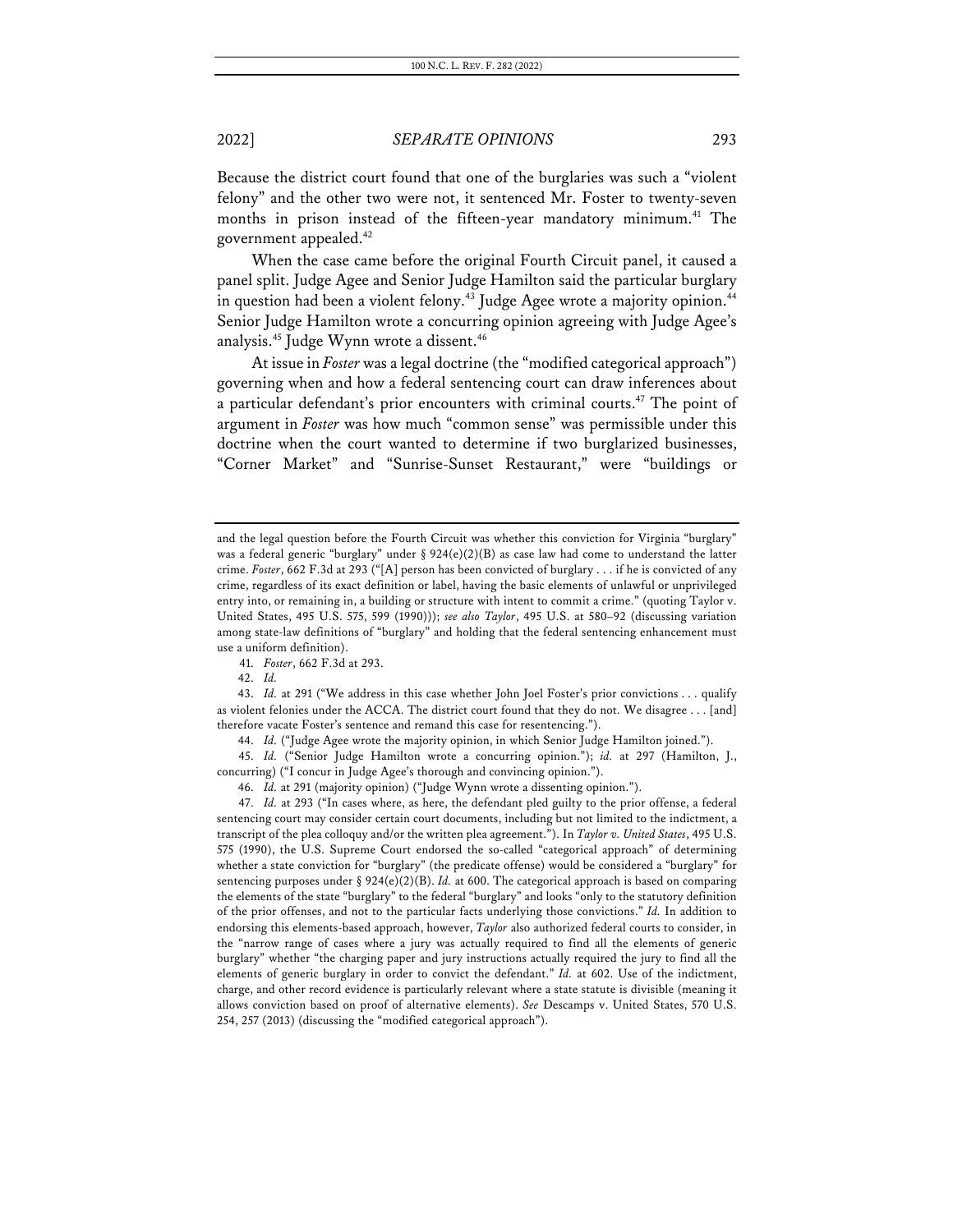structures affixed to the land."48 Only if the burglarized businesses were such landlocked buildings would the prior burglaries be deemed "violent felonies" and the statutory sentencing enhancement apply.<sup>49</sup> Mr. Foster had pleaded guilty to the burglaries under a Virginia state statute that allowed for conviction if a defendant broke and entered either certain buildings affixed to land *or* if the defendant broke and entered various structures that were not affixed to land, such as boats, railroad cars, and automobiles being used as dwelling places.<sup>50</sup> Statutes constructed with such alternative elements for conviction are considered divisible; where a criminal statute is divisible, if one of the alternative elements would cause the crime to constitute a "violent felony" but another would not, then a sentencing court must determine which of the alternatives the defendant was convicted of in order to calculate the appropriate sentence.<sup>51</sup> This determination requires consideration of more than just the elements of the crime of conviction, thus it is termed the "modified categorical approach" (as opposed to the plain "categorical approach," under which a court can determine that an indivisible crime is or is not a "violent felony" based only on the fact of conviction).<sup>52</sup>

So what was Mr. Foster convicted of? Breaking into buildings affixed to land or boats? Because he pleaded guilty in 1992 rather than insisting on a jury trial, this case was a double whammy under the modified categorical approach. Had Mr. Foster gone to trial in 1992, that would have created a court record that included documents such as the jury charge or verdict sheet which might have conclusively proved the matter one way or the other.<sup>53</sup> But he hadn't, so the court had to both determine what happened in 1992 and do it without resort to what would normally be the best evidence.

<sup>48.</sup> *See Foster*, 662 F.3d at 298 (Wynn, J., dissenting); *see also id.* at 301 ("The 'common-sense approach' adopted by the majority essentially shifts the burden of proof from the Government to Defendant."); *id.* at 297 (Hamilton, J., concurring) ("I write separately to make three observations concerning the use of common sense in ACCA cases."). When *Foster* was decided by the Fourth Circuit, the use of common sense to identify buildings or structures affixed to the land in predicate offenses was topic of controversy for federal courts. *See, e.g.*, Shepard v. United States, 544 U.S. 13, 29 (2005) (O'Connor, J., dissenting) ("[T]he Court refuses to accept one additional, commonsense inference, based on substantial documentation and without any evidence to the contrary: that petitioner was punished for his entries into *buildings*.").

<sup>49.</sup> *Foster*, 662 F.3d at 293 ("The district court reasoned that because the convictions could not be found to have taken place in buildings or structures, those convictions did not qualify as violent felony offenses under the ACCA.").

<sup>50.</sup> *Id.* at 293–94 (describing the elements of the Virginia statute Mr. Foster was convicted of in 1992).

<sup>51.</sup> *See* U.S. SENT'G COMM'N,CATEGORICAL APPROACH: 2016ANNUAL NATIONAL SEMINAR \*1–2 (2016), https://www.ussc.gov/sites/default/files/pdf/training/annual-national-training-seminar/ 2016/backgrounder\_categorical-approach.pdf [https://perma.cc/XRE2-RTB8].

<sup>52.</sup> *See id.*

<sup>53.</sup> *Foster*, 662 F.3d at 292 n.1 (noting that the 1992 convictions were obtained by plea).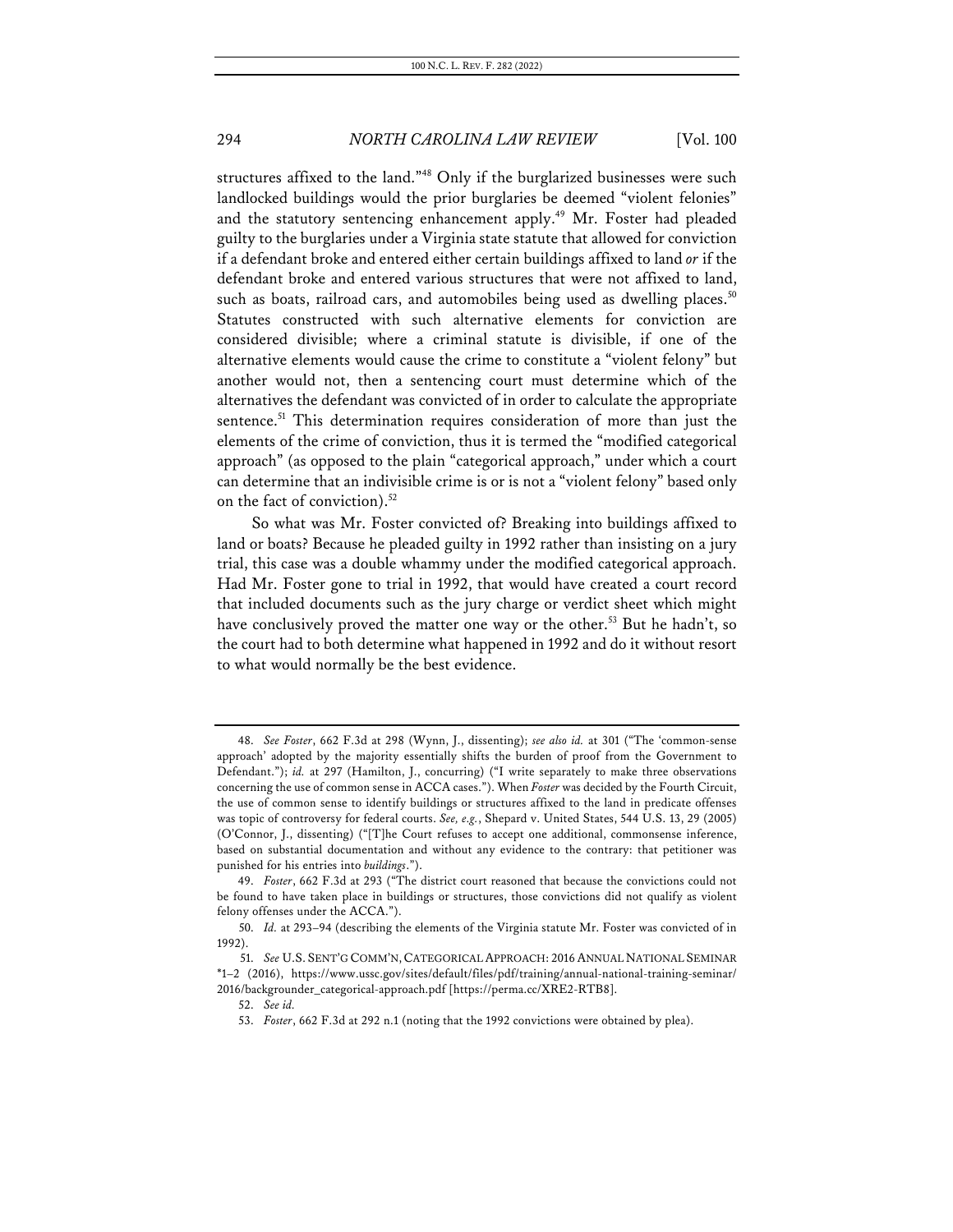Now, Judge Wynn has a taste for facts. This leads to a keen awareness of what is or *isn't* in a record. The record in *Foster* did not directly state what kind of structures "Corner Market" and "Sunrise-Sunset Restaurant" were.<sup>54</sup> Playing a process of elimination game, the *Foster* majority cited a statute to explain why the establishments were not food trucks, but it then also concluded they were not businesses selling food from a railroad car or a river craft because those possibilities were simply too "remote."55 Judge Wynn was not willing to go that far, and so he dissented.<sup>56</sup> With thirteen years on the line, what if these businesses *had* been river craft establishments?<sup>57</sup> The sentence would be predicated on a judicial shrug. A man would spend over a decade in prison based on some close-enough-for-government-work first-instance fact-finding by an appellate court. And his friends and family would spend over a decade without him. The majority opinion in *Foster* sharply implied that Judge Wynn's dissenting position required "cast[ing] logic aside" and applying "divorcedfrom-reality, law-school-professor-type hypothetical that bear no resemblance to what actually goes on."58 But it was really the opposite. An abstract legal doctrine controlled the case, but, in reality, there was an irreplaceable piece of a human life at stake.

Judge Wynn's concern for conclusively determining what the "Corner Market" and "Sunrise-Sunset Restaurant" were reflects another consideration that can push a judge to write separately. Dissents present opportunities to highlight any factual errors in the majority opinion. An opinion that gets its facts wrong is nonsensical and out of touch with reality. Facts, after all, are what reality is made from.

Water is wet. The sky is blue. If the U.S. government wrongfully deports a noncitizen, it will facilitate their return and restore their immigration status.<sup>59</sup> Those first two are facts. The third, on the other hand, is something that the U.S. Department of Justice told the Supreme Court was a fact that then made

<sup>54.</sup> *Id.* at 293 ("The parties agree that because the applicable Virginia statute is broader than 'generic burglary' as defined by the Supreme Court in *Taylor*, we should review *Shepard*-approved documents 'to determine whether a plea of guilty to burglary defined by a nongeneric statute necessarily admitted elements of the generic offense.'" (quoting Shepard v. United States, 544 U.S. 13, 26 (2005))).

<sup>55.</sup> *Id.* at 294–95, 294 n.4.

<sup>56.</sup> *See id.* at 300 (Wynn, J., dissenting).

<sup>57.</sup> At oral argument, one judge on the panel asked, "Where in Lee County, Virginia would you find a ship?" Counsel for Mr. Foster answered, "The Powell River might accommodate a small boat, your honor, but I don't believe it would accommodate a ship." Oral Argument at 21:00, *Foster*, 662 F.3d at 293 (No. 10-5028), https://www.ca4.uscourts.gov/Oaarchive/mp3/10-5028-20110923.mp3 [https://perma.cc/CBS9-K4WD]. The court's entertainment of whether or not the geography of the original convictions was inhospitable to certain possibilities demonstrates at work the temptation to expand the record when applying common sense.

<sup>58.</sup> *Foster*, 662 F.3d at 296 (quoting United States v. Rainer, 616 F.3d 1212, 1216 (11th Cir. 2010)).

<sup>59.</sup> Nken v. Holder, 556 U.S. 418, 435 (2009).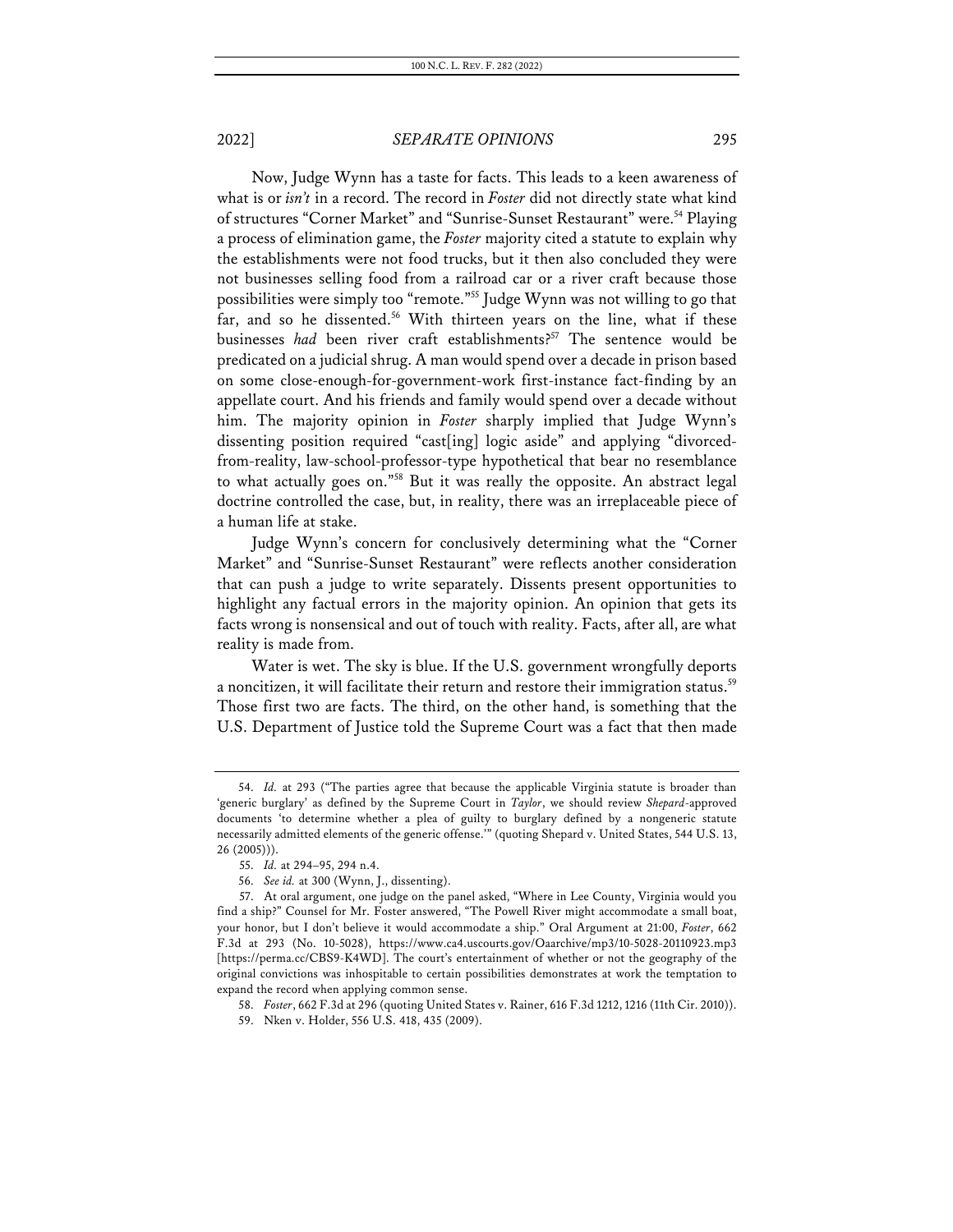its way into a published, precedential opinion binding on every federal court in the country—*Nken v. Holder*.<sup>60</sup> Unlike a fact, it is not—in fact—true.<sup>61</sup> And, unfortunately, the Supreme Court's recitation of this not-fact misled lower courts into taking it at face value and denying relief to noncitizens facing deportation, all in reliance on a policy that never existed.<sup>62</sup> One way to prevent errors such as the one that occurred in *Nken* is for parties to take their duty of candor to the court seriously. Another way is for judges who agree to let one another know about mistakes quietly. And still another is for a dissenting judge to, well, write a dissent.

More so than judges who concur, judges who dissent are particularly incentivized to review records with fine-toothed combs. (Also, a dissent, unlike a majority opinion, has more latitude to fact-check using nonrecord sources.) Thus, an alert dissent can sometimes stop mistakes from ever making it to print. And, at the very least, a dissent that attends to the facts as they are, with as little inference and varnish as possible, can slow the replication of errors by serving as a warning to other courts that misinformation lurks about. Thus, separate opinions can be a vehicle for setting the record straight and preserving it for the future.

Returning to *Foster*, Judge Wynn wrote a forceful dissent focusing on what the court actually knew (and didn't know) about "Sunrise-Sunset Restaurant" and "Corner Market."63 Par for the course so far. Then, after the majority and dissenting opinions were filed, the defendant moved for a rehearing en banc.<sup>64</sup> Again, there's nothing unusual about a losing defendant asking for a rehearing. The incentives are all aligned in that direction. The twist in *Foster* came when the Fourth Circuit denied rehearing on a seven-to-seven vote.<sup>65</sup> That was an unusual outcome.

As background, normally a litigant disappointed by a panel decision can petition the Fourth Circuit for a rehearing en banc (that is, a hearing before the full court rather than a three-member panel).<sup>66</sup> When the court sits en banc and speaks with the voice of the full court, the resulting decision has greater weight than the decision of a panel. $67$  Only a circuit court sitting en banc (or, of course,

<sup>60.</sup> 556 U.S. 418 (2009); Nancy Morawetz, *Convenient Facts:* Nken v. Holder*, the Solicitor General, and the Presentation of Internal Government Facts*, 88 N.Y.U. L. REV. 1600, 1602 (2013).

<sup>61.</sup> *See* Morawetz, *supra* note 60, at 1602; *see also* Ryan Gabrielson, *It's a Fact: Supreme Court Errors Aren't Hard To Find*, PROPUBLICA (Oct. 17, 2017, 8:00 AM), https://www.propublica.org/article/ supreme-court-errors-are-not-hard-to-find [https://perma.cc/YF82-ZVEF].

<sup>62.</sup> Morawetz, *supra* note 60, at 1644.

<sup>63.</sup> *See Foster*, 662 F.3d at 298–301 (Wynn, J., dissenting).

<sup>64.</sup> United States v. Foster, 674 F.3d, 391, 391 (4th Cir. 2012) (mem.) ("Appellee has filed a petition for rehearing en banc.").

<sup>65.</sup> *Id.* ("Because the poll on rehearing en banc failed to produce a majority of judges in active service in favor of rehearing en banc, the petition for rehearing en banc is denied.").

<sup>66.</sup> FED. R. APP. P. 35(b).

<sup>67.</sup> 4TH CIR. R. 35(c).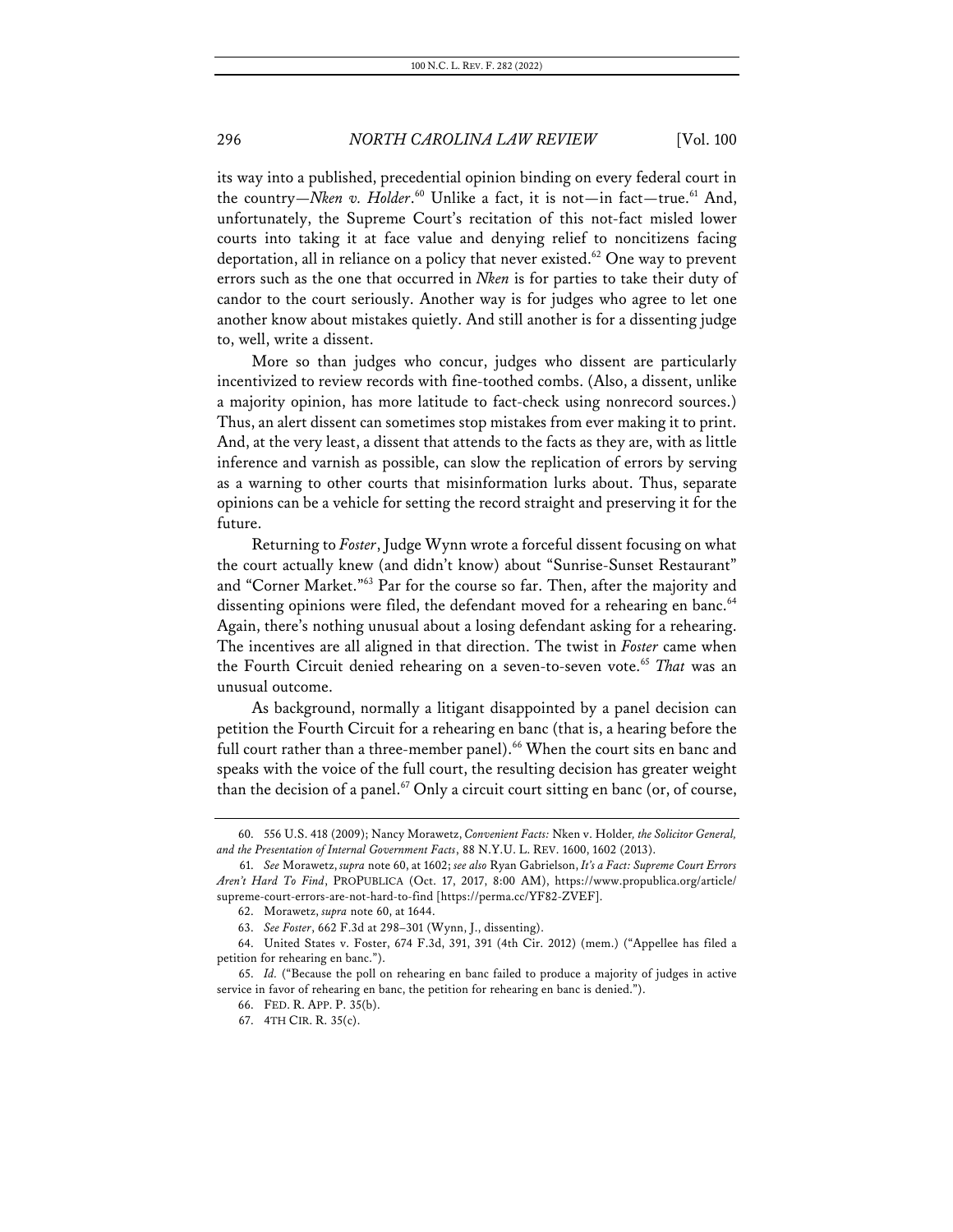the Supreme Court) can overturn a precedential decision reached by a prior panel of that circuit court.<sup>68</sup> Because rehearing en banc is reserved for those cases that involve a "question of exceptional importance"<sup>69</sup> or instances where en banc consideration is "necessary to secure or maintain uniformity of the court's decisions,"70 such a proceeding is rarely granted. The Fourth Circuit will grant a petition for a rehearing en banc only if a majority of active judges vote to grant it.<sup>71</sup> A seven-to-seven even split is uncommon because the Fourth Circuit normally has fifteen judges.72 When the *Foster* vote was taken, however, one seat was vacant due to the death of Judge M. Blane Michael (Judge Stephanie Thacker received her commission for that seat shortly after *Foster*).73 Thus, the seven-to-seven vote was particularly heart-wrenching because of the attendant what-ifs—what if there had been a fifteenth judge and an eighth vote in favor of rehearing? For better or for worse, a judge's vote whether to grant rehearing en banc is often considered a signal of the position the judge will take on the merits at that rehearing; the even split and the empty seat lent a sense that the case was both immensely important and *so close* to reversal, if only circumstances had been different.

The ensuing judicial scuffle over the vote produced another four separate opinions, all attached to the order denying rehearing.<sup>74</sup> All told, there had been seven opinions authored by six different judges on a case that never reached formal en banc review.75 In his dissent from the denial of rehearing en banc, Judge Wynn counted that, at that point, *ten* of the fourteen judges had either authored or joined opinions expressing views on the merits of the case.<sup>76</sup> Posing a rhetorical question, Judge Wynn wondered whether, if the remaining judges had joined any of those opinions, the denial of rehearing en banc would have the same precedential force—force generated by the effect of speaking as a full court and force enough to override prior panel decisions—as an actual en banc

<sup>68.</sup> *See, e.g.*, Bright v. Gallia County, 753 F.3d 639, 655 (6th Cir. 2014).

<sup>69.</sup> FED. R. APP. P. 35(a)(2).

<sup>70.</sup> FED. R. APP. P. 35(a)(1).

<sup>71.</sup> *See* 4TH CIR. R. 35(b); *see also* FED. R. APP. P. 35(a).

<sup>72.</sup> *Judges of the Court*, U.S. CT. APPEALS FOR FOURTH CIR., https://www.ca4.uscourts.gov/ judges/judges-of-the-court [https://perma.cc/NX7P-ZSAL].

<sup>73.</sup> *Judge Stephanie D. Thacker*, U.S. CT. APPEALS FOR FOURTH CIR., https://www.ca4. uscourts.gov/judges/judges-of-the-court/judge-stephanie-d-thacker [https://perma.cc/TUB8-3NYE].

<sup>74.</sup> United States v. Foster, 674 F.3d 391, 391 (4th Cir. 2012) (mem.). In the denial of a rehearing en banc, Judge Wilkinson filed an opinion concurring and Judges Motz, Davis, and Wynn each filed their own dissenting opinion. *Id.*

<sup>75.</sup> *See id.*; *see also* United States v. Foster, 662 F.3d 291, 291 (4th Cir. 2011).

<sup>76.</sup> *Foster*, 674 F.3d at 408–09 (Wynn, J., dissenting) ("[T]en judges have now expressed their opinions on the merits of the underlying appeal, not just on the decision to deny rehearing. That leaves the order denying a rehearing en banc essentially affecting only the remaining five judges who have neither written nor joined an opinion . . . .").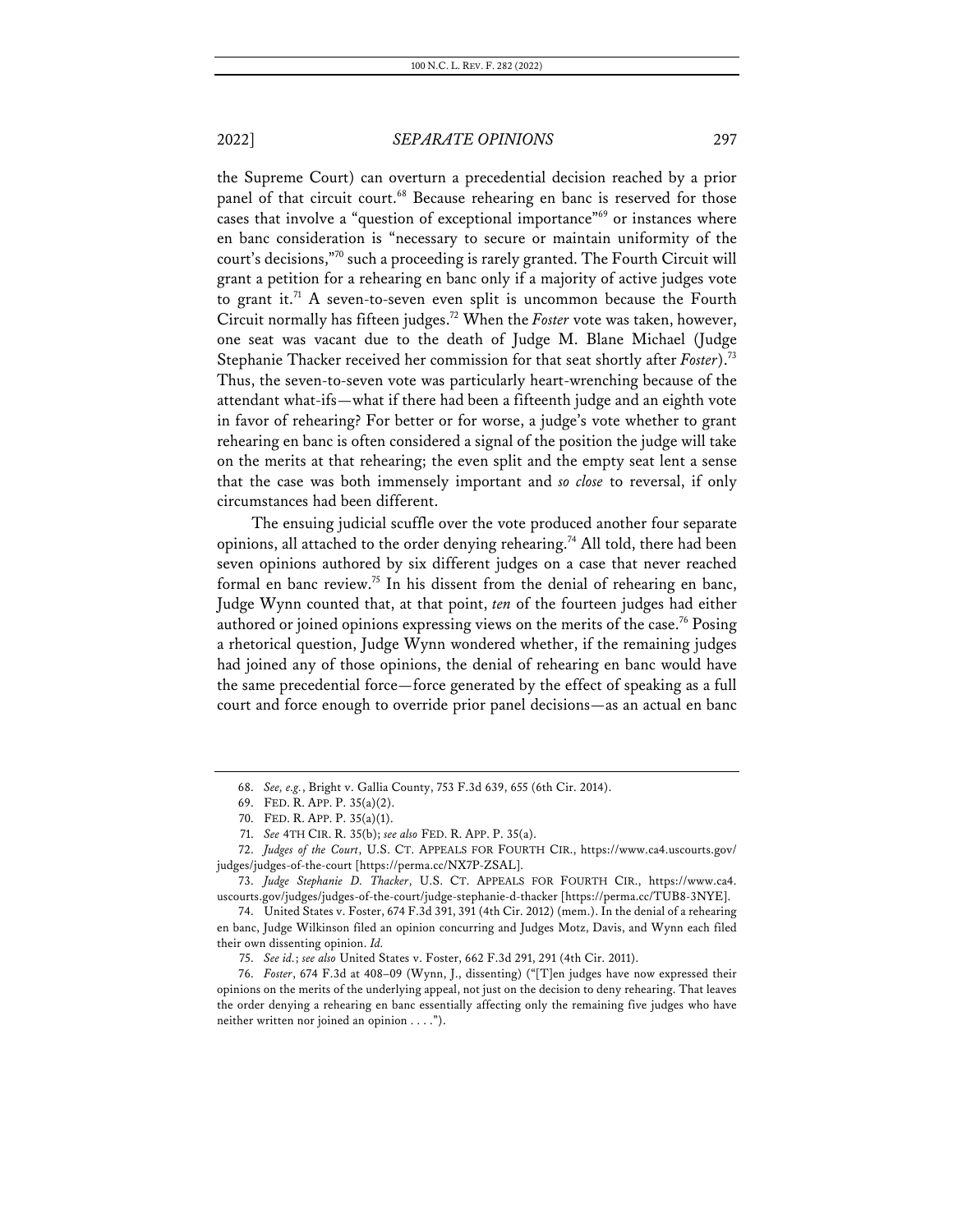decision.77 Nevertheless, Judge Wynn had arguments to make and points to highlight and thus entered his (second) dissent in that case, focusing this time on the procedural hurdle of the en banc vote rather than the merits.<sup>78</sup> Insofar as he was taking a second bite at the apple, he was taking his second bite from a new part of the apple.79

### B. United States v. Surratt

In *Foster*, Judge Wynn was in good company when he dissented from the denial of rehearing en banc—six of the fourteen active judges of the court were also in favor of granting a rehearing en banc.<sup>80</sup> This bounty of allies gave his dissent (and the dissents of the other judges) force because strength in numbers matters in an arena where victory is always assured to the side with a simple majority. But dissents are usually written and entered alone. If a dissent garners a joinder on a three-judge panel, it becomes the majority opinion instead. Only in the context of an en banc proceeding do dissents become group endeavors. Thus, from this observation about power and possibility, as significant as it was in *Foster* that other judges dissented alongside Judge Wynn, it was equally significant in another en banc sentencing case (one that actually went before the full court instead of faltering at the polling stage), United States v. Surratt, <sup>81</sup> that Judge Wynn dissented alone.<sup>82</sup>

Before the en banc Fourth Circuit, *Surratt* was about the habeas petition of a prisoner, Mr. Raymond Surratt.<sup>83</sup> The conviction and imprisonment of Mr. Surratt had a long and complicated history, over which, at some point or another, it raised every sort of procedural question a criminal case and

<sup>77.</sup> *Id.* at 409 ("I suppose if those five judges were to align themselves with any of the opinions arising from this poll, this Court would effectively have conducted an en banc review—only without having given the parties access to the full Court via oral argument to express their views.").

<sup>78.</sup> *Id.* at 407 ("I write now not to address why I believe the panel majority was incorrect; rather, I write to point out why this case is particularly well suited to be considered by the full Court, irrespective of whether one agrees or disagrees with the panel majority opinion.").

<sup>79.</sup> In *Doe v. Fairfax County School Board*, 10 F.4th 406 (4th Cir. 2021) (mem.), Judge Wynn recently addressed the practice of dissenting from orders denying rehearing en banc in a concurring opinion with respect to such an order. *Id.* at 406–13 (Wynn, J., concurring). He presented two types of such dissents: dissents that address questions of appellate procedure and dissents that go to the underlying merits of the case. *See id.* at 406–09. Applying that dichotomy here, his second dissent in *Foster* was of the former type, *Foster*, 674 F.3d at 407–09, and the dissents in *Fairfax County* were of the latter type, *Fairfax Cnty. Sch. Bd.*, 10 F.4th at 407. The juxtaposition of his separate opinions in *Foster*  and *Fairfax County* shows a consistent judicial philosophy that often favors separate opinions, but applies a limiting principle that the opinion should come from a judge fully versed in the case and address a question actually presented to the court.

<sup>80.</sup> *Foster*, 674 F.3d at 391.

<sup>81.</sup> 855 F.3d 218 (4th Cir. 2017) (en banc) (mem.).

<sup>82.</sup> *Id.* at 220–33 (Wynn, J., dissenting).

<sup>83.</sup> United States v. Surratt, 797 F.3d 240, 244 (4th Cir. 2015), *appeal dismissed*, 855 F.3d 218 (4th Cir. 2017) (en banc) (mem.).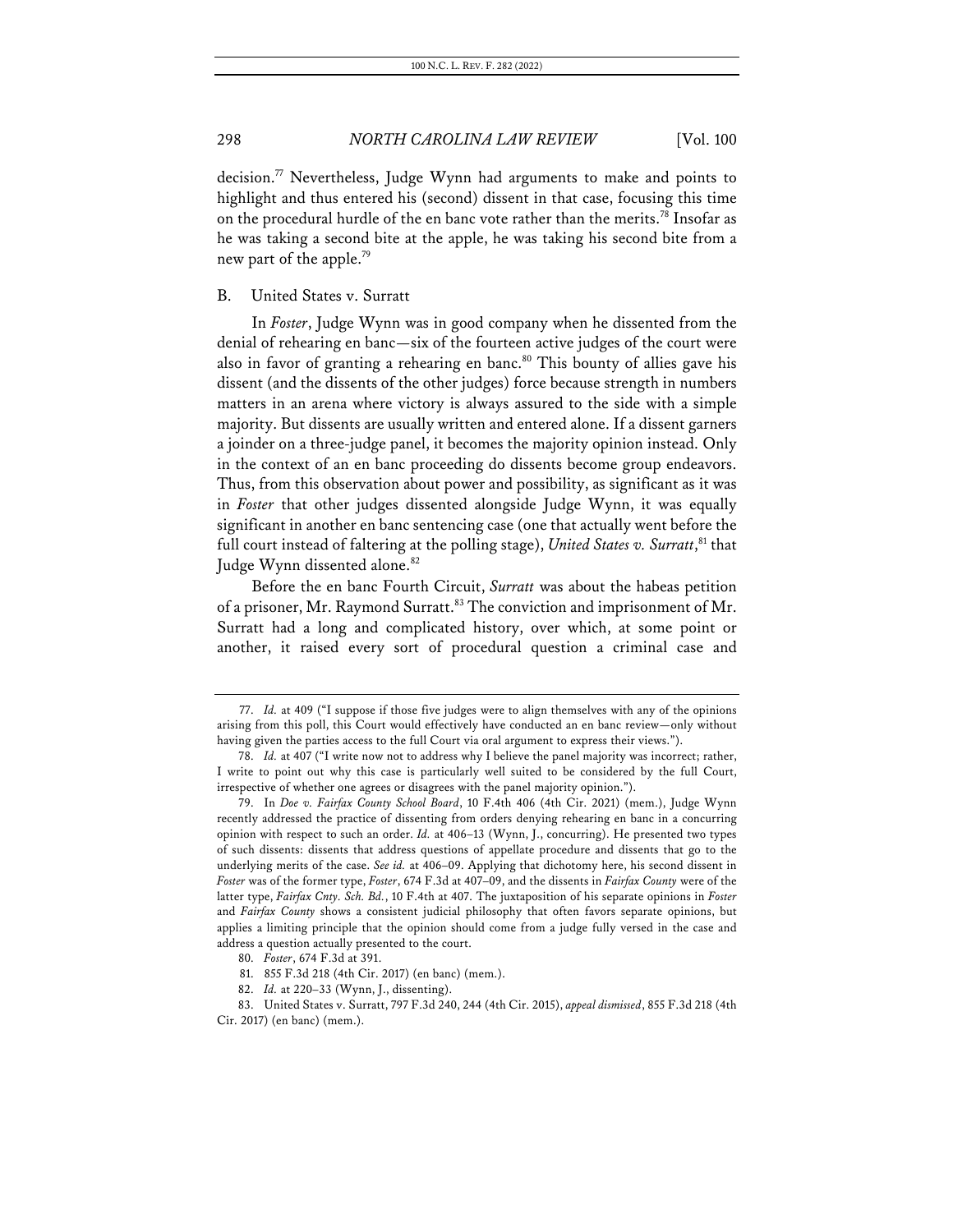subsequent civil collateral attack could raise. The significance of this case was that it involved an acknowledged error that resulted in a sentence of life in prison<sup>84</sup>—the second most severe criminal sentence in the United States. And the error had been no fault of the defendant, his counsel, the prosecution, or even the sentencing judge. Rather, the error was attributable entirely to the Fourth Circuit.<sup>85</sup> Mr. Surratt was effectively a victim of the court. The question for the Fourth Circuit was whether it would take responsibility and remedy the injustice it caused.

In 2005, Mr. Surratt was convicted of crack cocaine distribution.<sup>86</sup> Also in 2005, courts, at the direction of Congress, applied a racist sentencing scheme where persons convicted of crack cocaine offenses (typically Black) received far harsher sentences than persons convicted of powder cocaine offenses (typically white).<sup>87</sup> Specifically, sentences were based on drug quantity, and the amount of powder cocaine to crack cocaine for an equivalent sentence worked out to a ratio of about 100-to-1.<sup>88</sup> Compounding matters for Mr. Surratt, in 2005 there was binding (but erroneous) precedent in the Fourth Circuit related to calculating the appropriate federal sentence for a defendant who had certain prior North Carolina convictions.<sup>89</sup> The effect of this erroneous precedent for Mr. Surratt was to increase his federal sentence.<sup>90</sup> Between these two factors, Mr. Surratt was subject to a *mandatory minimum sentence of life imprisonment*. 91

But years later, in *United States v. Simmons*, <sup>92</sup> the Fourth Circuit admitted its mistake and overruled its bad precedent.<sup>93</sup> And around the same time,

<sup>84.</sup> *Id.*

<sup>85.</sup> *Surratt*, 855 F.3d at 220–21.

<sup>86.</sup> *Id.* at 222 ("In 2005, Petitioner pled guilty to conspiracy to possess with intent to distribute more than 50 grams (1.76 ounces), but less than 150 grams (5.29 ounces), of crack cocaine in violation of the Controlled Substances Act, 21 U.S.C. §§ 841(b)(1), 846.").

<sup>87.</sup> For a contemporary and concise discussion of the racial disparities in sentencing for crack versus powder cocaine offenses that existed at the time of Mr. Surratt's original sentencing, see DEBORAH J. VAGINS & JESSELYN MCCURDY, ACLU, CRACKS IN THE SYSTEM: TWENTY YEARS OF THE UNJUST FEDERAL CRACK COCAINE LAW i–10 (2006), https://www.aclu.org/sites/default/ files/field\_document/cracksinsystem\_20061025.pdf [https://perma.cc/BJ2A-A28E]. Although crack and powder cocaine are essentially the same drug in terms of makeup and effects, "[b]ecause of its relative low cost, crack cocaine is more accessible for poor Americans, many of whom are African Americans," but "powder cocaine is much more expensive and tends to be used by more affluent white Americans." *Id.* at i. "In 1986, before the enactment of federal mandatory minimum sentencing for crack cocaine offenses, the average federal drug sentence for African Americans was 11% higher than for whites. Four years later, the average federal drug sentence for African Americans was 49% higher." *Id.* at i–ii.

<sup>88.</sup> United States v. Wirsing, 943 F.3d 175, 177–80 (4th Cir. 2019) (discussing the history of the cocaine sentencing disparity).

<sup>89.</sup> *See* United States v. Simmons, 649 F.3d 237, 240–50 (4th Cir. 2011) (en banc).

<sup>90.</sup> *Surratt*, 855 F.3d at 223–27.

<sup>91.</sup> *See id.* at 229.

<sup>92.</sup> 649 F.3d 237 (4th Cir. 2011) (en banc).

<sup>93.</sup> *See id.* at 241.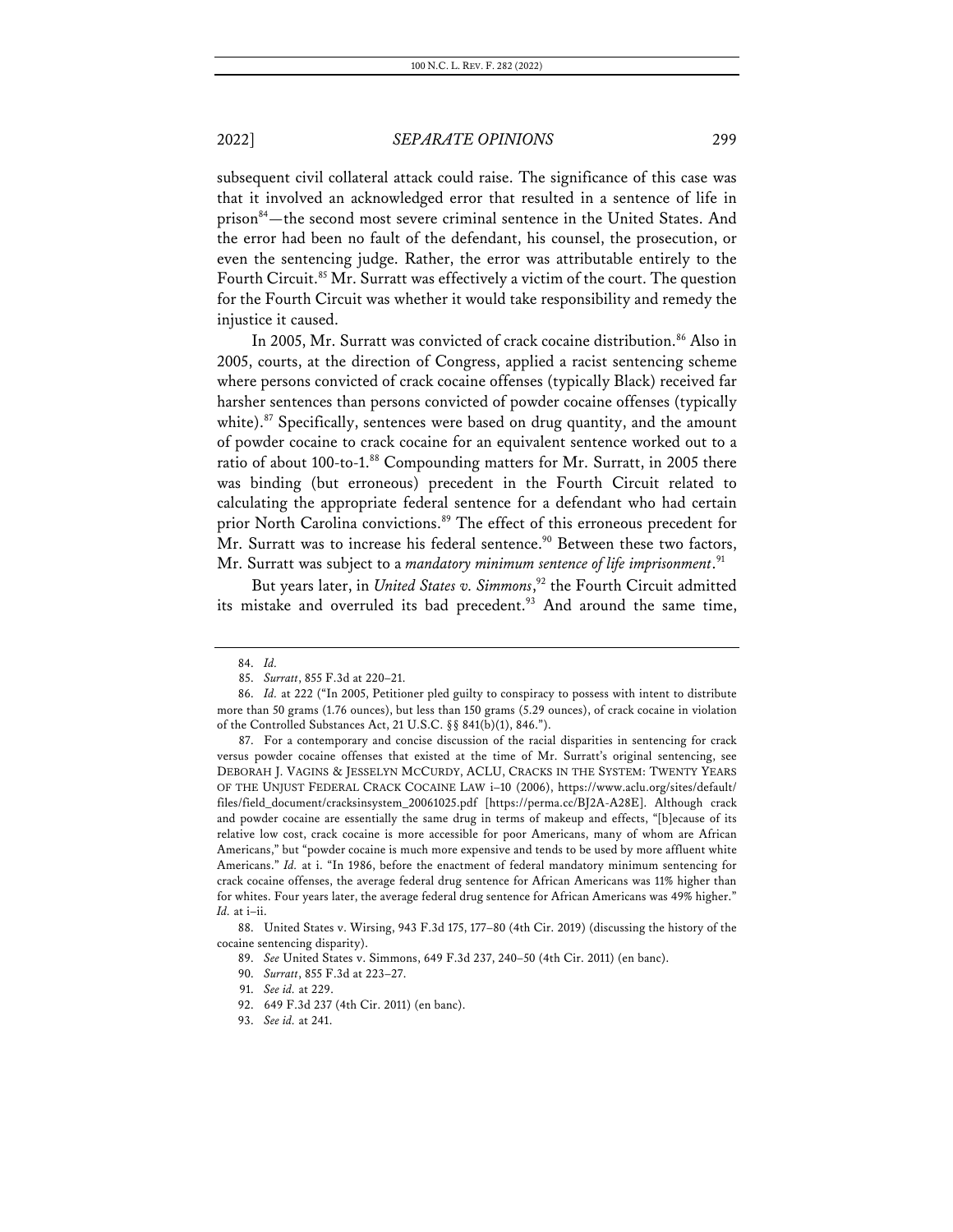Congress enacted the Fair Sentencing  $Act<sub>2</sub><sup>94</sup>$  which aimed to partially correct the sentencing disparities between crack cocaine and powder cocaine offenses, reducing the 100-to-1 ratio to an 18-to-1 ratio.<sup>95</sup> Just as the old Fourth Circuit error and the crack cocaine disparity had worked together to result in a mandatory minimum life sentence, the new Fourth Circuit rule combined with the Fair Sentencing Act might have potentially reduced Mr. Surratt's sentence.<sup>96</sup> Between them, Mr. Surratt's correct sentence would not be mandatory life but instead 120–137 months in prison (roughly ten to eleven years).<sup>97</sup> Had he originally been sentenced to that range, he would have been able to leave prison in 2016 at the latest, and likely earlier if he was sentenced at the lower end of that range, credited for good behavior in prison, or both.

On account of the change in law, both Mr. Surratt *and the government* agreed that the original life sentence was unlawful.<sup>98</sup> The problem for Mr. Surratt, however, was that statutory restrictions on federal courts' habeas power (i.e., the power to hear the petition of a prisoner and correct a conviction or sentence) made it procedurally difficult, if not impossible, to get in front of a court authorized to help him.<sup>99</sup> The trouble was the Antiterrorism and Effective Death Penalty Act of 1996 ("AEDPA").<sup>100</sup> This law "create[d] a maze of Kafkaesque procedures that create the danger of an incarcerated person's [habeas] petition being thrown out at every turn for a failure to follow even the

<sup>94.</sup> Fair Sentencing Act of 2010, Pub. L. No. 111-220, 124 Stat. 2372 (codified as amended in scattered sections of 21 and 28 U.S.C.).

<sup>95.</sup> Dorsey v. United States, 567 U.S. 260, 269 (2012) ("In 2010, Congress . . . enacted the Fair Sentencing Act into law. The Act increased the drug amounts triggering mandatory minimums for crack trafficking offenses . . . [and] had the effect of lowering the 100-to-1 crack-to-powder ratio to 18 to 1.").

<sup>96.</sup> *See* Miller v. United States, 735 F.3d 141, 147 (4th Cir. 2013) (holding *Simmons* applies retroactively and vacating a conviction); *Dorsey*, 567 U.S. at 281 (holding the Fair Sentencing Act applies where a sentence is imposed post-Act for pre-Act conduct).

<sup>97.</sup> United States v. Surratt, 855 F.3d 218, 223 (4th Cir. 2017) (en banc) (Wynn, J., dissenting) (mem.).

<sup>98.</sup> *Id.* ("Commendably, . . . *the government agreed that Petitioner was entitled to relief under Section 2241 and supported resentencing*.").

<sup>99.</sup> *See Habeas Corpus*, LEGAL INFO. INST., https://www.law.cornell.edu/wex/habeas\_corpus [https://perma.cc/FL76-BXCS] (June 2017). For those unfamiliar with habeas corpus, a bit of drastically simplified background: A state or federal prisoner who has run out of direct appeals of their criminal conviction (i.e., they have appealed their plea or trial as far as they can up the judicial totem pole) still has a shot at liberty. *Id.* Such a prisoner can go to a federal court and institute a civil suit (a "collateral" suit not formally part of the underlying criminal case) seeking additional review of the case. *See id.* There are technical differences in how this plays out between state versus federal prisoners, but this all goes back to the writ of habeas corpus. The writ of habeas corpus is a method of challenging the legality of imprisonment (or a death sentence) that dates back to thirteenth-century England and is enshrined in the U.S. Constitution. *Id.*

<sup>100.</sup> Antiterrorism and Effective Death Penalty Act of 1996, Pub. L. No. 104-132, 110 Stat. 1214 (codified as amended in scattered sections of 8, 18, 22, 28, and 34 U.S.C.).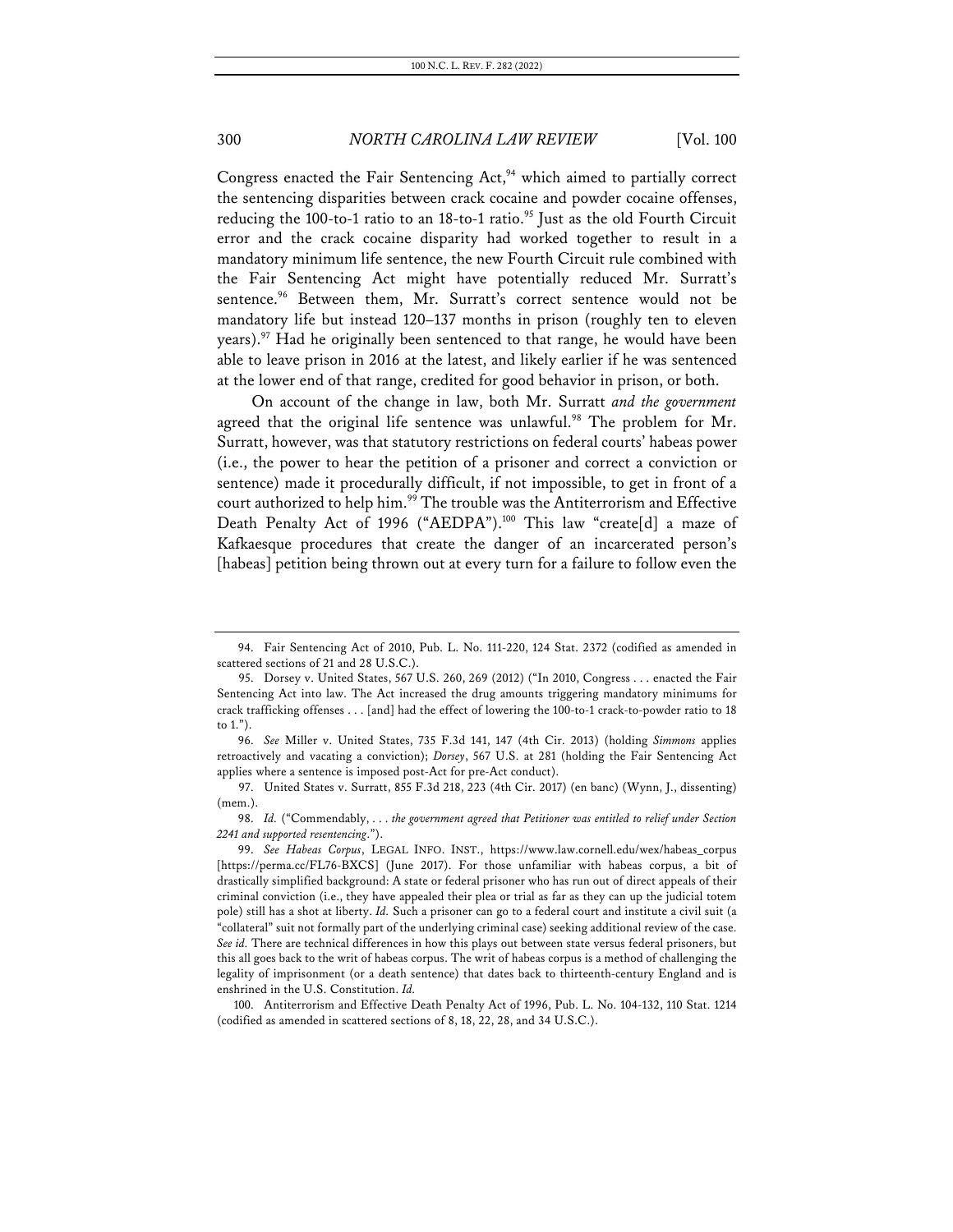most minute rule—regardless of whether their claims have merit."101 One way AEDPA cut off review of convictions and sentences was by restricting the conditions under which a prisoner can bring "second or successive" petitions.<sup>102</sup> For most prisoners, after the conclusion of their first petition, Congress generally shuts and bars the federal courthouse doors. This was the bind that Mr. Surratt faced in 2012 when he tried to challenge his 2005 sentence based on *Simmons* (decided in 2011)—Mr. Surratt had already used up his first bite at the apple in 2008.103 Indeed, when Mr. Surratt sought habeas relief, the district court denied it, and a panel of the Fourth Circuit affirmed.<sup>104</sup> He was stuck with his unlawful life sentence.

Hope for Mr. Surratt reignited when the full Fourth Circuit quickly agreed to review the case en banc.<sup>105</sup> The principle issue the parties and court addressed during the en banc proceeding was whether Mr. Surratt's case might fall under 28 U.S.C. § 2255(e), specifically the statute's "savings clause,"106 which allows petitioners who have already used up their first petition to still seek habeas relief under certain circumstances.<sup>107</sup> However, ten months after the en banc court heard oral argument—but before the en banc court issued its opinion—President Barack Obama commuted Mr. Surratt's sentence to 200 months as part of a broader effort to ameliorate the old crack cocaine/powder cocaine sentencing disparity.108 Because of the executive commutation, the en banc court voted to dismiss Mr. Surratt's appeal as moot rather than proceed

104. *Id.* at 244 ("We are not unsympathetic to [Surratt's] claim . . . . However, Congress has the power to define the scope of the writ of habeas corpus, and Congress has exercised that power here to narrowly limit the circumstances in which a § 2241 petition may be brought.").

105. Oral argument before the original panel was held January 27, 2015. U.S CT. OF APPEALS FOR THE 4TH CIR., ORAL ARGUMENT CALENDAR (01/27/2015 - 01/29/2015 SESSION) 1, https://www.ca4. uscourts.gov/cal/internetcaljan272015ric.pdf [https://perma.cc/U6DJ-B9FD]. The court published the panel decision shortly after on July 31, 2015. *See Surratt*, 797 F.3d at 241. On December 2, 2015, the court granted a rehearing en banc. *Id.* The Fourth Circuit then heard the case en banc on March 23, 2016. U.S. CT. OF APPEALS FOR THE 4TH CIR., ORAL ARGUMENT CALENDAR (3/21/2016 - 3/24/2016 SESSION) 9, https://www.ca4.uscourts.gov/cal/internetcalmar222016ric.pdf [https://perma. cc/VAB5-G9P6].

106. *See generally* Oral Argument, United States v. Surratt, 855 F.3d 218 (4th Cir. 2017) (en banc) (mem.) (No. 14-6851), https://www.ca4.uscourts.gov/Oaarchive/mp3/14-6851-20160323.mp3 [https:// perma.cc/L8AH-79JD] (showing that both parties argued jurisdictional issues related to the "savings clause").

108. *See Surratt*, 855 F.3d at 224 (Wynn, J., dissenting) ("Petitioner's commutation was part of a broader effort by the President to commute the sentences of inmates sentenced in accordance with the severe mandatory minimums and unjust powder-to-crack quantity ratio . . . .").

<sup>101.</sup> Brian Stull & Tammie Gregg, *The Unhappy 25th Birthday of Two Tough-on-Crime Era Laws That Have Deadly Consequences for Incarcerated People*, ACLU (Apr. 27, 2021), https://www.aclu.org/ new/capital-punishment/the-unhappy-25th-birthday-of-two-tough-on-crime-era-laws-that-have-dead ly-consequences-for-incarcerated-people/ [https://perma.cc/77CT-QV6T].

<sup>102.</sup> *See* 28 U.S.C. § 2255(h).

<sup>103.</sup> United States v. Surratt, 797 F.3d 240, 244–47 (4th Cir. 2015), *appeal dismissed*, 855 F.3d 218 (4th Cir. 2017) (en banc) (mem.).

<sup>107.</sup> *See, e.g.*, Farkas v. Butner, 972 F.3d 548, 555 (4th Cir. 2020).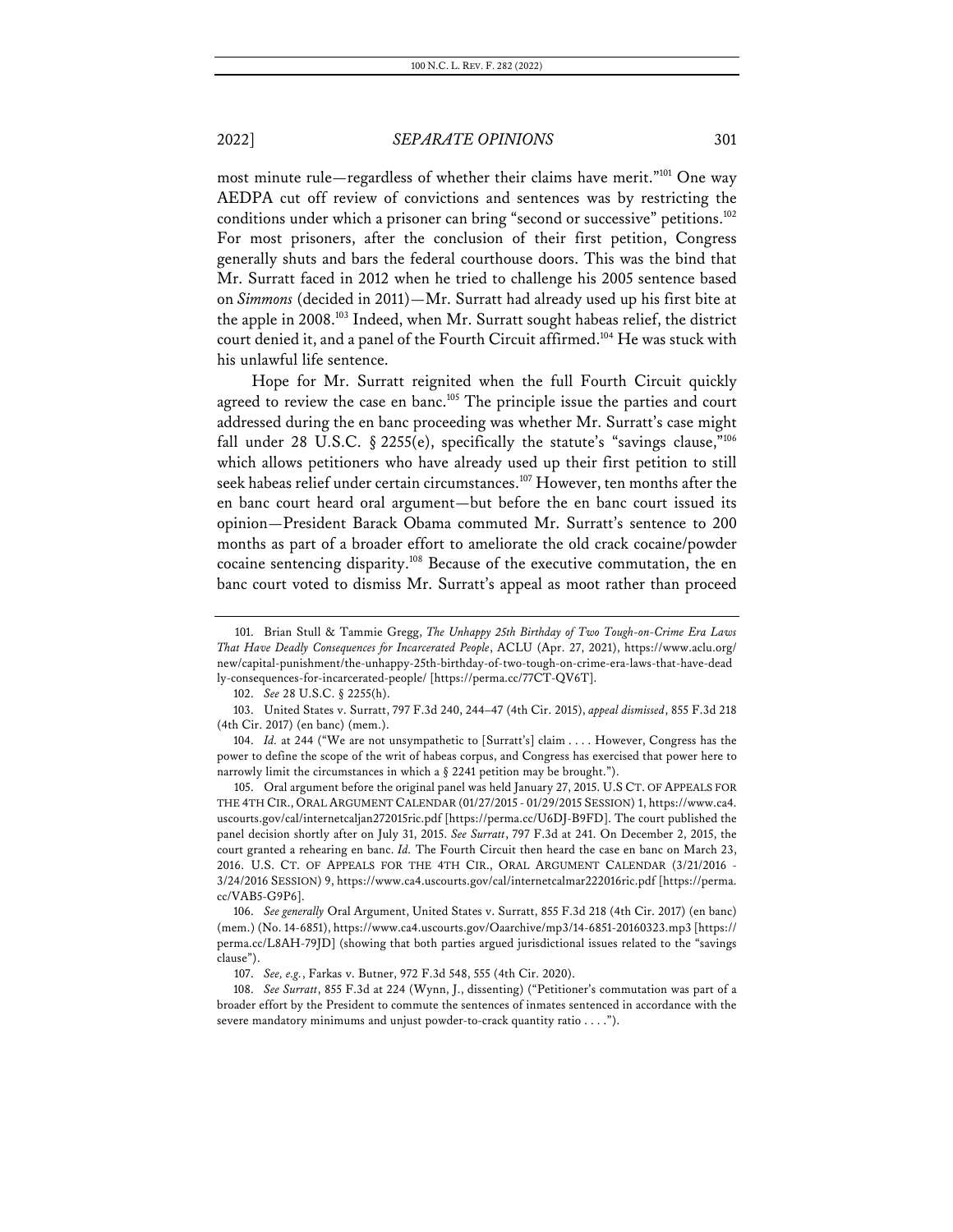with issuing its pending opinion.<sup>109</sup> The thinking was that Mr. Surratt was, at that point, serving an "executive" rather than a "judicial" sentence, and thus the court could not interfere.<sup>110</sup> Although this thinking was absurd—the executive branch has no power to freely impose sentences—Judge Wynn stood alone in dissenting.<sup>111</sup>

Mr. Surratt was thirty years old when he was sentenced in 2005 to life in prison.<sup>112</sup> Between 2005 and when the Fourth Circuit dismissed his appeal as moot, twelve years passed—that is, 144 months. Applying the changes in law, his recommended sentence should only have been 137 months, at most.<sup>113</sup> A commutation of 200 months was still *years* more than Mr. Surratt should have been sentenced to. And, had the Fourth Circuit held that the revised sentence should have applied instead, Mr. Surratt would have been freed immediately since he had already served seven months over the new maximum. In other words, when the Fourth Circuit decided that Mr. Surratt's appeal was moot, that decision was the difference between staying in prison for several more years and going free.

The truly galling thing about the *Surratt* case is that during the three years that it sat on the Fourth Circuit's docket waiting to be addressed, the government had supported resentencing Mr. Surratt to a lesser term.114 The case was adversarial only because the Fourth Circuit appointed independent counsel to argue that Mr. Surratt should spend his life in prison.<sup>115</sup> And the ten months between oral argument and the commutation without an opinion from the en banc court? In 2017, the year the Fourth Circuit failed to decide *Surratt*, ten months was longer than the average appeal took *from filing to disposition*. 116 Had the opinion timely gone out the door, mootness would never have been on the table. In Judge Wynn's view, the court had bent over backwards to keep

<sup>109.</sup> *Id.* at 219 (majority opinion) (ordering appeal dismissed as moot).

<sup>110.</sup> *See id.* at 221 (Wynn, J., dissenting) (explaining the reasoning of the majority).

<sup>111.</sup> *See id.* at 219 (majority opinion).

<sup>112.</sup> *See* Ann E. Marimow, *N.C. Man Serving Life for Nonviolent Crime Among Hundreds Granted Early Release*, WASH. POST (Jan. 25, 2017), https://www.washingtonpost.com/local/public-safety/ncman-wrongly-given-life-sentence-is-among-hundreds-granted-early-release/2017/01/25/f4959cd8-e311 -11e6-a453-19ec4b3d09ba\_story.html [https://perma.cc/R7NC-KJ9E (dark archive)].

<sup>113.</sup> *Surratt*, 855 F.3d at 223 (Wynn, J., dissenting).

<sup>114.</sup> United States v. Surratt, 797 F.3d 240, 270 (4th Cir. 2015) (Gregory, J., dissenting) ("Surratt asks to be resentenced. Remarkably, the government *agrees* with Surratt. Both parties agree that Surratt is legally ineligible to spend the rest of his life in prison."), *appeal dismissed*, 855 F.3d 218 (4th Cir. 2017) (en banc) (mem.).

<sup>115.</sup> *Surratt*, 855 F.3d at 220 (Wynn, J., dissenting) ("[W]hen Petitioner, *with the government's support*, sought collateral relief on the grounds that his unlawful life sentence constituted a fundamental defect of constitutional dimension, we actively appointed independent counsel to argue that Petitioner should spend his life in prison.").

<sup>116.</sup> U.S. CTS., U.S. CT. OF APPEALS - JUDICIAL CASELOAD PROFILE \*12 (2017), https://www. uscourts.gov/sites/default/files/fcms\_na\_appprofile1231.2017.pdf [https://perma.cc/S5W7-5EQ3].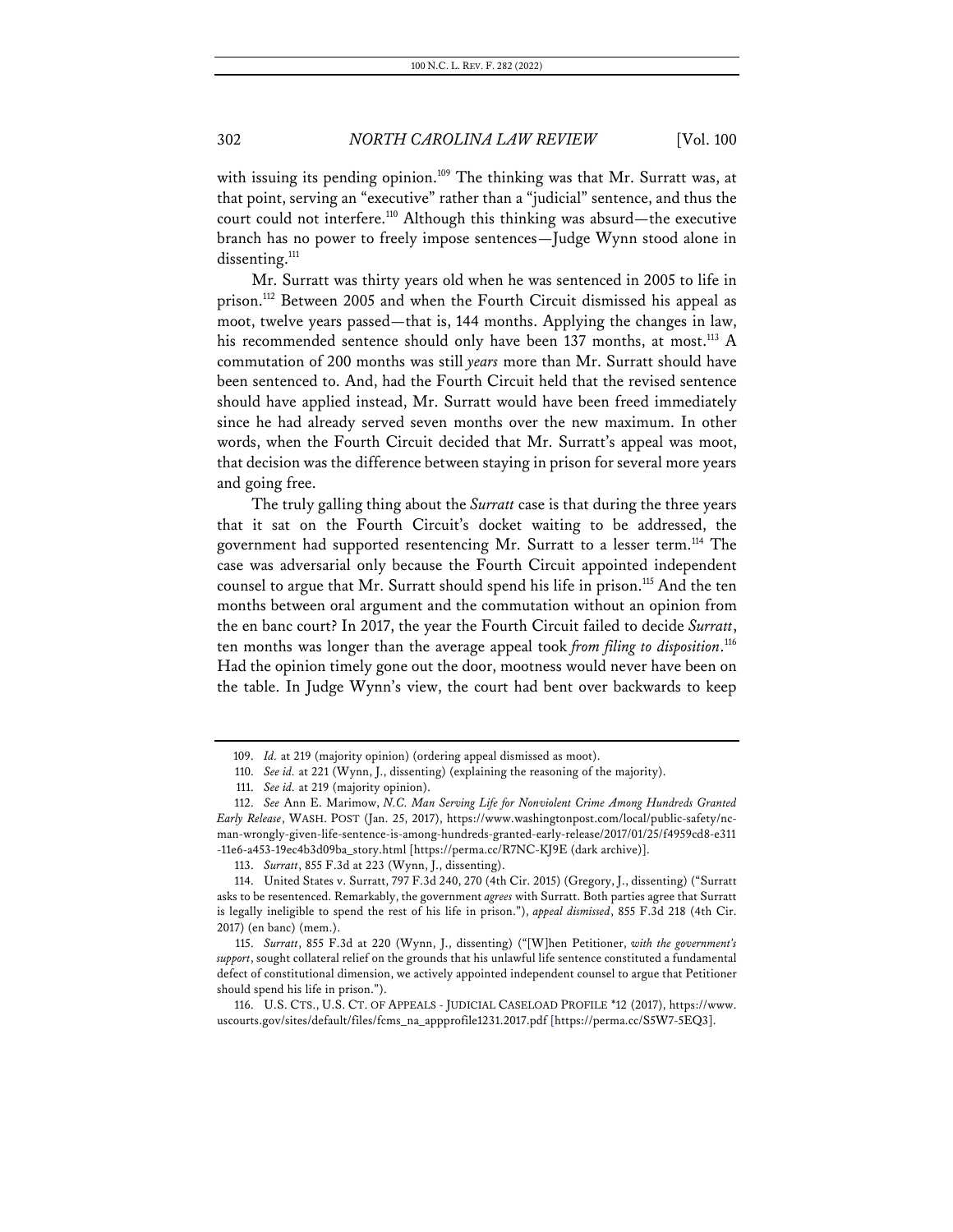Mr. Surratt in prison despite knowing his sentence was unjust.<sup>117</sup> And, as he saw things, the court's motive was selfish. During the en banc oral argument, he made a cutting remark: "The court doesn't like the fact it's getting ready to do some more work, so let's look at procedural rules and stick to them right to the 'T' and make sure we don't get a flood[] of work based upon an interpretation we made wrong."118 And, in his written dissent from the dismissal, he said this and more.

Characterizing the majority's decision as "an abandonment of fairness" and "an outright injustice," Judge Wynn wrote a scathing opinion laying out how the government and courts had layered abuse after abuse on Mr. Surratt.<sup>119</sup> He'd been sentenced under bad precedent—and only the Fourth Circuit was to blame. And he'd been sentenced under an extreme crack cocaine/powder cocaine disparity.120 And then, when everyone, including the government who originally prosecuted Mr. Surratt and wanted to correct his sentence, recognized the injustice, the court appointed someone to argue against Mr. Surratt and the government, then shrugged and decided that fixing this travesty was just simply out of their power.<sup>121</sup> Even when the en banc court seemed like it might finally provide relief, it delayed and delayed and delayed until an excuse to get rid of the case presented itself.<sup>122</sup> The court found that excuse in a commutation—an executive action meant to be one of *mercy*, not to *keep* Mr. Surratt in prison for several more years. At bottom, there was still a man in prison who shouldn't have been there.<sup>123</sup>

"It used to be a big thing, [the] liberty of a human being," Judge Wynn observed during the en banc oral argument.<sup>124</sup> The court was faced with a fundamental question: What kinds of injustice, and how much injustice, should a court tolerate as a cost of doing business? Some tolerance is necessary as a practical matter to keep a system moving, but too much tolerance renders the judicial endeavor futile. AEDPA had increased the criminal justice system's tolerance for error and measured the increase in procedural terms, generally limiting prisoners to one petition only.<sup>125</sup> Mr. Surratt's situation was blatantly unjust to a degree that everyone involved in the case recognized it as unjust, but

<sup>117.</sup> *See Surratt*, 855 F.3d at 220–22 (Wynn, J., dissenting).

<sup>118.</sup> Oral Argument, *supra* note 106, at 33:01.

<sup>119.</sup> *Surratt*, 855 F.3d at 220–27 (Wynn, J., dissenting).

<sup>120.</sup> *Id.* at 222.

<sup>121.</sup> *Id.* at 220–21, 226 n.1.

<sup>122.</sup> *Id.* at 233 ("In declaring this matter now moot, after years of delay, we do little to enhance the public's confidence and trust in the integrity of the judicial process.").

<sup>123.</sup> *Id.* at 221 ("[T]he disposition of Petitioner's appeal *will likely determine whether Petitioner remains in prison or is released* . . . .").

<sup>124.</sup> Oral Argument, *supra* note 106, at 32:24.

<sup>125.</sup> Antiterrorism and Effective Death Penalty Act of 1996, Pub. L. No. 104-132, 110 Stat. 1214 (codified as amended in scattered sections of 8, 18, 22, 28, and 34 U.S.C.).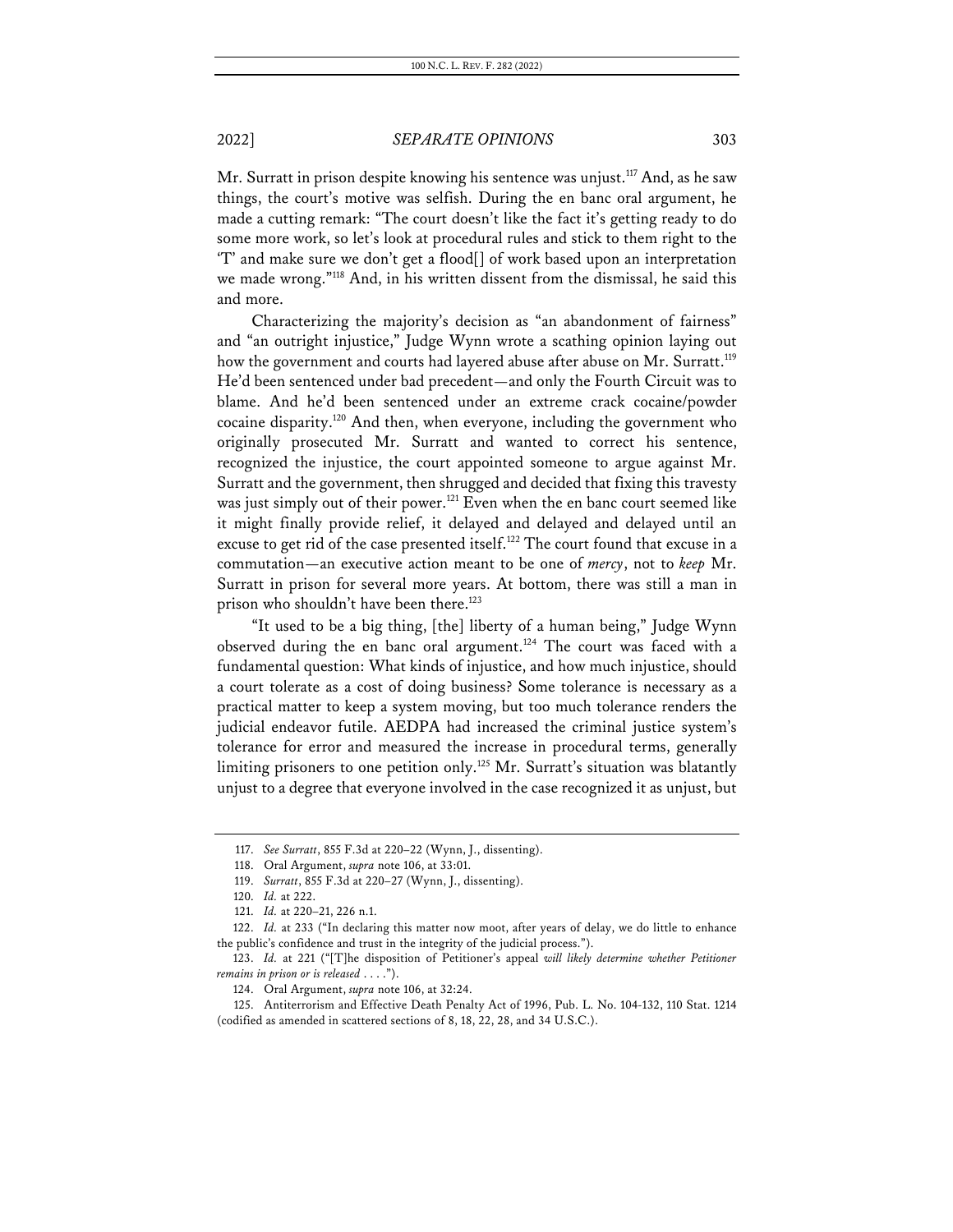he fell within AEDPA's procedural tolerance unless the savings clause applied.<sup>126</sup> But the court—which undeniably had created the error that cost Mr. Surratt potentially decades of liberty—struggled to articulate and agree on how the savings clause could apply to Mr. Surratt without also opening the door to many prisoners whose situations were less extreme and who therefore would not fall within the judges' natural sense of what the system's tolerance should be. Throughout the en banc oral argument, many judges repeatedly asked "what is the limiting principle?"127 In search of such a limiting principle, towards the end of the en banc oral argument, several judges expressed interest in whether the fact Mr. Surratt's sentence was a mandatory life sentence might distinguish it from other sentences and potentially disturb only a small subset of other prisoners' sentences.<sup>128</sup>

Eventually, of course, President Obama commuted Mr. Surratt's sentence such that he was no longer serving a mandatory life sentence.<sup>129</sup> But, in Judge Wynn's view, mandatory life was not the hook that should permit a petitioner like Mr. Surratt to invoke the savings clause.<sup>130</sup> After all, if the fact Mr. Surratt's sentence was a mandatory life sentence, rather than some term of years, had been the critical point for Judge Wynn, the commutation should have mollified him. Instead, he insisted that Mr. Surratt's sentence should be reduced further.<sup>131</sup>

Ultimately though, no other judge joined Judge Wynn's dissent.<sup>132</sup> It is impossible to speculate what the court would have done had President Obama not commuted Mr. Surratt's sentence. But based on the observation that, as a practical matter, the commutation shortened Mr. Surratt's sentence and so reduced the severity of the injustice by degree, Judge Wynn's lone dissent suggests that his personal sense of what kind of error and how much of it the court system should tolerate is less forgiving than that of some of his colleagues. Even if some of those colleagues agreed with Judge Wynn privately, they did not join him publicly. Indeed, two of his colleagues wrote brief concurrences approving of the court's decision to dismiss the case as moot.<sup>133</sup> But dissenting

- 130. *See Surratt*, 855 F.3d at 223–33 (Wynn, J., dissenting).
- 131. *Id.* at 227.

<sup>126.</sup> *Surratt*, 855 F.3d at 224 (Wynn, J., dissenting).

<sup>127.</sup> Oral Argument, *supra* note 106, at 1:13:30 ("One [theme of this argument] is, what is the limiting principle? . . . We've thrashed around about a limiting principle and whether it should be limited to a life sentence or whether it should be broader, and if it should be broader, how much broader it ought to be.").

<sup>128.</sup> *See id.* at 1:32:20.

<sup>129.</sup> PRESIDENT BARACK OBAMA, EXECUTIVE GRANT OF CLEMENCY \*12 (Jan. 18, 2017), https://www.justice.gov/pardon/file/993786/download [https://perma.cc/BC39-PE2K].

<sup>132.</sup> *See id.* at 219 (majority opinion).

<sup>133.</sup> *Id.* ("Judge Wilkinson and Judge Motz wrote separate opinions concurring in the decision to dismiss the appeal as moot.").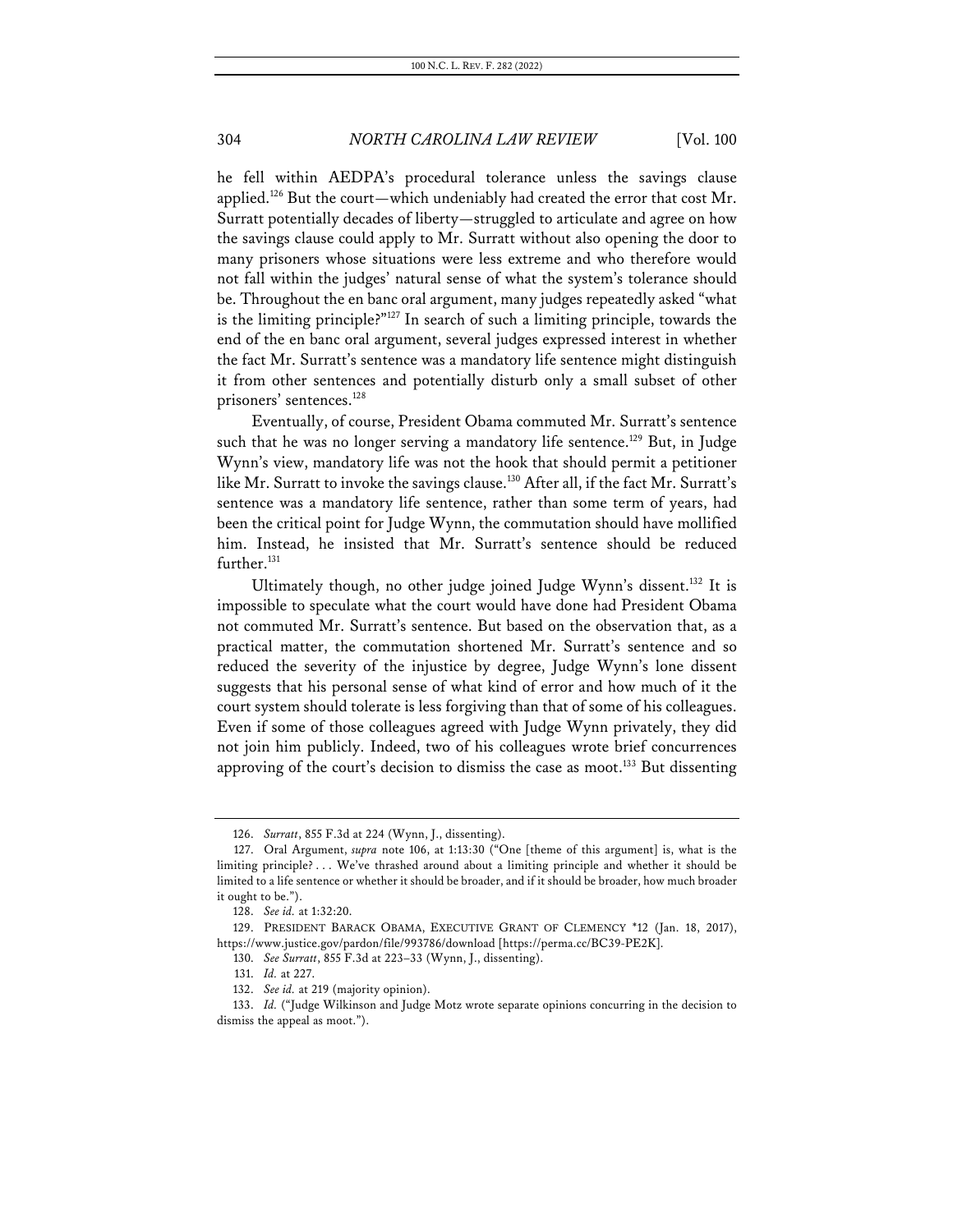alone was fine by Judge Wynn. This dissent was about saying what was right. And so, Judge Wynn did just that.

#### III. JUDGE WYNN

To wrap this up, I want to briefly return to a point from earlier: some cases are more complex and controversial than others. Many appeals end with unanimous decisions.<sup>134</sup> The federal district courts are staffed with competent attorneys and the judges who head them are lawyers at the peak of the profession. Further, appellate standards of review, like abuse of discretion, favor affirmance. Dissents are an exception, not a rule. But they are an utterly fascinating exception because they highlight points of difference in a landscape that generally trends towards uniformity and provide invaluable windows into who appellate judges are and how they think. So, what do Judge Wynn's dissents in *Foster* and *Surratt* say about him?

In *Foster*, Judge Wynn's panel dissent focused on facts—what was in the record and what wasn't in the record. What had been proved and what hadn't. In that case he demonstrated an affinity for the concrete, for reality. He rejected the government's invitation to engage in judicial speculation.135 Then in his dissent from the court's order denying rehearing en banc, he shifted gears from a fact-focused analysis of the record to a procedural argument about the operations of the court, $136$  but still one grounded in the practical and still one concerned with the circumstances in which judges interject their opinions into a case. Later, in *Surratt*, Judge Wynn homed in on how the petitioner had been given a staggeringly excessive sentence because of an error committed by the Fourth Circuit itself.137 And when the rest of the court voted that the case was mooted by the President's partial commutation, he stuck to his guns.138 The injustice before him was more than just the number of months of liberty Mr. Surratt had lost. The court wronged Mr. Surratt, and the court needed to take responsibility for its mistake and correct it.

In some ways Judge Wynn's positions in these two cases were opposites. In *Foster*, he would have preferred the court not draw any strained inferences

<sup>134.</sup> Even at the U.S. Supreme Court, a plurality of cases end in unanimous decisions. Sarah Turberville & Anthony Marcum, *Those 5-to-4 Decisions on the Supreme Court? 9 to 0 Is Far More Common.*, WASH. POST (June 28, 2018), https://www.washingtonpost.com/news/posteverything/wp/ 2018/06/28/those-5-4-decisions-on-the-supreme-court-9-0-is-far-more-common/ [https://perma.cc/Z W3S-J7SS (dark archive)] ("[S]ince 2000 a unanimous decision has been more likely than any other result—averaging 36 percent of all decisions. Even when the court did not reach a unanimous judgment, the justices often secured overwhelming majorities, with 7-to-2 or 8-to-1 judgments making up about 15 percent of decisions.").

<sup>135.</sup> *See supra* notes 54–57 and accompanying text.

<sup>136.</sup> *See supra* notes 76–79 and accompanying text.

<sup>137.</sup> *See supra* notes 113–23 and accompanying text.

<sup>138.</sup> *See supra* notes 109–11 and accompanying text.